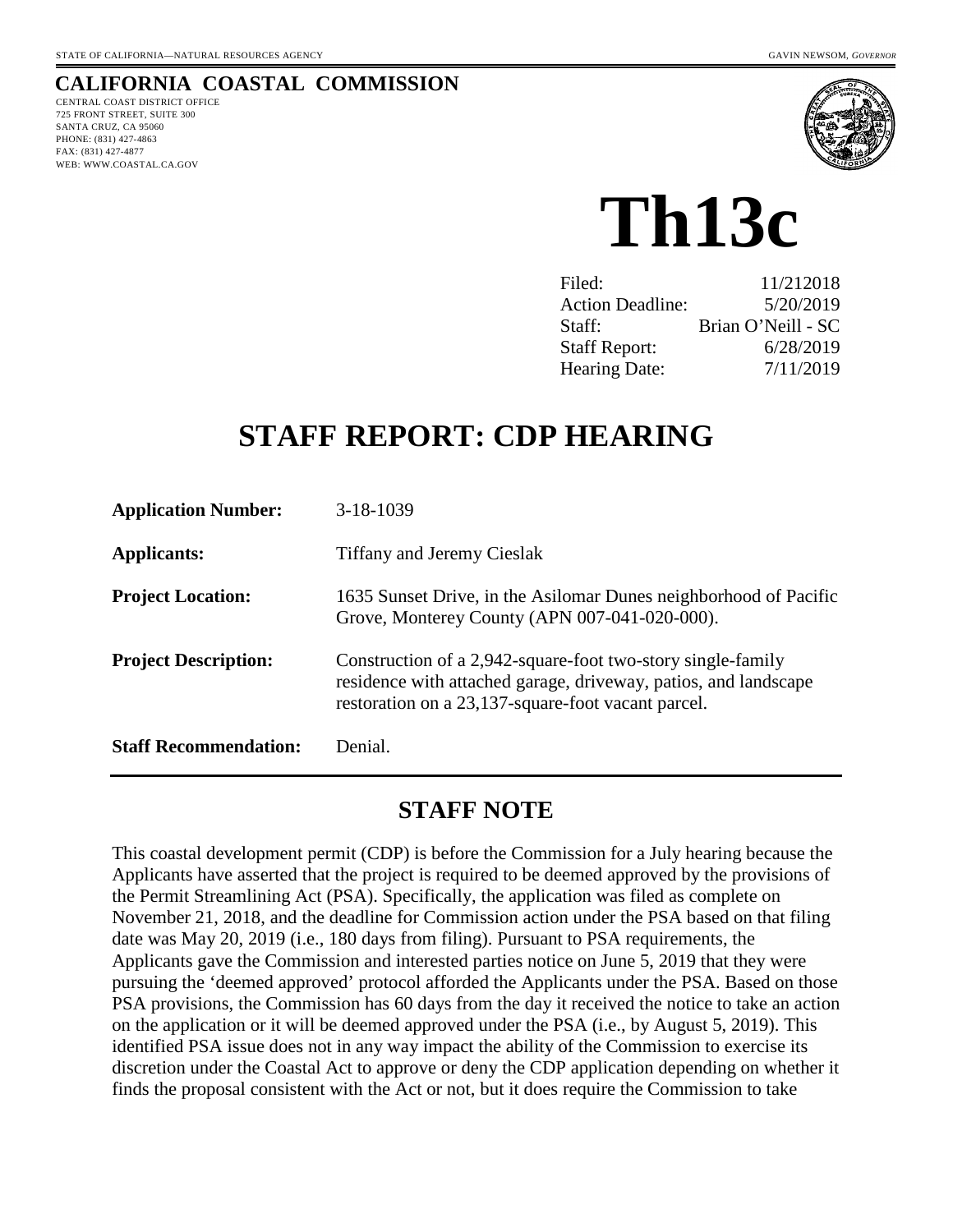action on the CDP application at this hearing to avoid 'deemed approval' of the CDP application by operation of law.

Staff notes that the reason that this application had not been brought to the Commission by the 180-day PSA action deadline is because the project raises a significant coastal resource issues related to development in the Asilomar Dunes area specifically, and the adequacy of services (in this case water supply) more generally, when those issues are also critical with respect to the City of Pacific Grove's proposed Local Coastal Program (LCP) (i.e., the City does not have a certified LCP). As explained further in this report, staff believed that bringing this application forward when that LCP was about to be heard by the Commission (and indeed the City's proposed LCP is scheduled for action at the same Coastal Commission July meeting in San Luis Obispo as is this application) would prejudice approval of the LCP when that is not allowed by the Coastal Act. The Applicants refused to allow for the 90-day PSA extension to allow for the LCP to be approved with updated, more consistent residential standards applicable to the Asilomar Dunes residential area prior to consideration of this CDP application. Thereafter, the Applicants notified the Commission that the project would be required to be 'deemed approved' per the PSA, subject to the 60-day extension for the Commission to take action, and staff set the matter for hearing accordingly (i.e., the application before the Commission today).

# **SUMMARY OF STAFF RECOMMENDATION**

The Applicants request a CDP for the construction of a new residence and attached garage with 2,942 square feet of gross floor area that would cover approximately 3,093 square feet of sandy dune. The proposed development also includes construction of a new driveway and a courtyard on sandy dune, electrical and sewer connections underground, and native habitat restoration. As indicated above, the City does not have a certified LCP, but does have a certified Land Use Plan (LUP) (which can be applied as non-binding guidance) and thus the standard of review is Chapter 3 of the Coastal Act.

The Asilomar Dunes area has long been considered by the Commission to be an environmentally sensitive habitat area (ESHA) because it includes plant and animal life and related habitats that are rare, especially valuable, and easily disturbed and degraded by human activities and developments. The Applicants' parcel is no different, is comprised of this same dune habitat mix, and is ESHA in this case as well. The Commission has a long history of protecting the Asilomar Dunes system ESHA, including through development and application of guiding LUP policies that strike a balance between maximizing dune and related habitat protection and accommodating reasonable residential use on pre-existing subdivided parcels in a takings context.

Specifically, the Commission's Asilomar Dunes program has been structured for years as a methodology to protect dune resources as much as possible while still allowing some development in order to avoid an unconstitutional takings of private property. To do so, the Commission, as identified in the LUP, limits total sandy dune ESHA lot coverage to a maximum of 15 percent of the lot area for lots of the size at issue here (i.e., over one-half acre), and also allows for up to an additional 5 percent of the lot area for "immediate outdoor living area" that can be used for residential activities in the sand dunes, but not otherwise covered with impervious surfaces (with structures, patios, etc.). For the remainder of the site, the Commission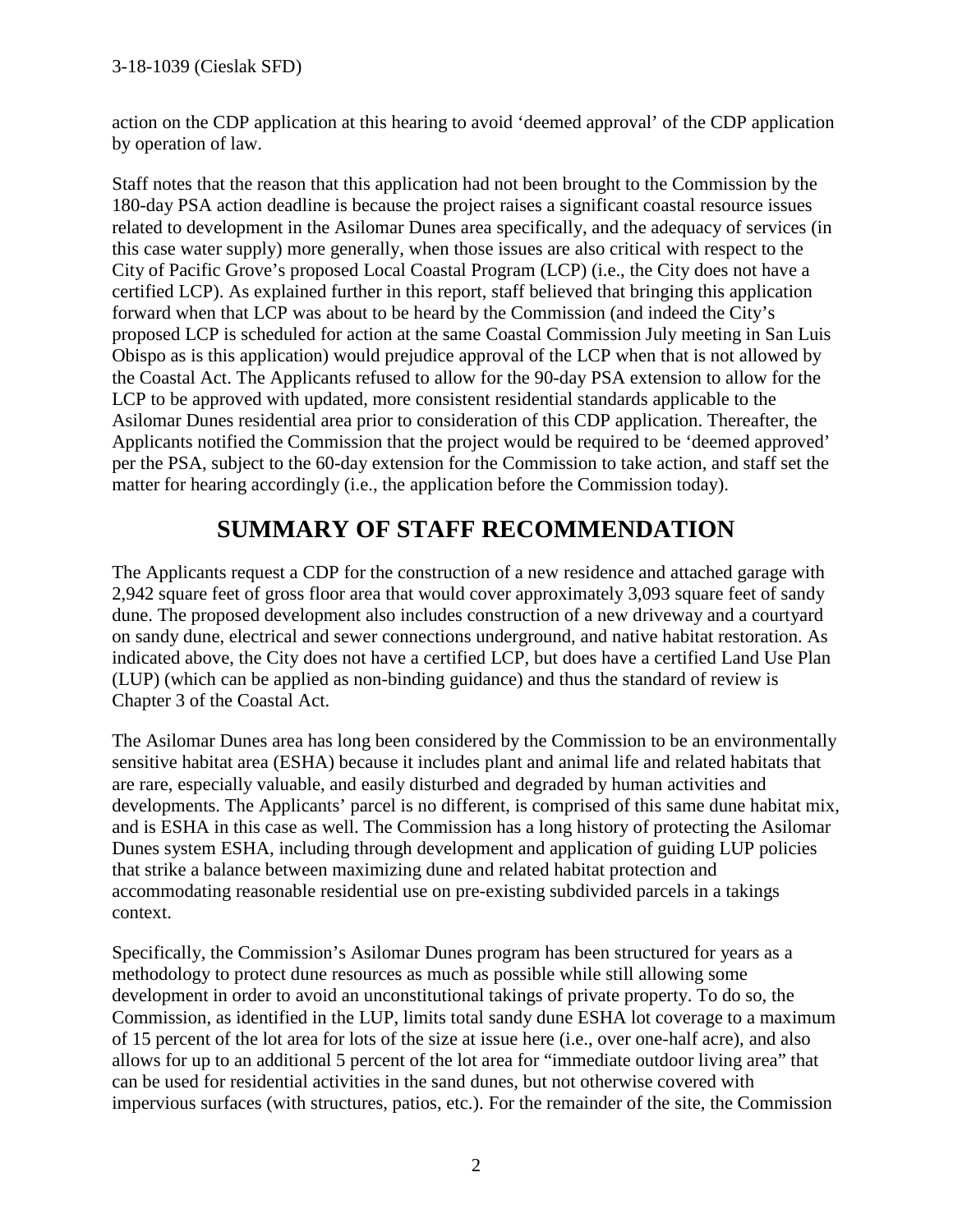requires dune ESHA habitat restoration and preservation, including through required conservation easements, as well as offsite restoration to offset impacts of such residential development in ESHA. It is only by meeting these requirements that the Commission has allowed residential development, such as that proposed here, in dune ESHA under the Coastal Act.

The project site is an undeveloped 23,137 square-foot parcel and is a mix of sand dune and Monterey pine forest habitats. In total, the Applicants propose 5,262 square feet of residential development coverage, which is 23% percent of the project site (as calculated per the LUP) and substantially inconsistent with the maximum 15 percent coverage limitation applied by the Commission (and in the certified LUP), which does not even take into account the 900 square feet of driveway that is within the front yard setback (for which the LUP guidance would suggest that it not count toward coverage) and the 220 square-foot area that the Applicants deem 'outdoor living space' that is in fact completely surrounded by the proposed residential structure and cutoff from the dunes themselves rendering them de facto dune coverage as well, for a total direct loss of dunes for the site that reaches 27%. Staff does not believe that the amount of ESHA impacts associated with the proposed project can be found Coastal Act consistent in a taking context, including based on the Commission's long and consistent history related to same in these dunes.

In addition to this primary dune ESHA inconsistency, the proposed project also raises other inconsistency issues. Specifically, the Applicants lack a water source, and in fact there is no available water to serve new residential development in the Asilomar Dunes at the current time due to scarcity of water supply on the Monterey peninsula. The proposed project is thus inconsistent with the Coastal Act's public services provisions. In addition, the proposed project is located in a visually sensitive dune area with significant and protected public views. Despite that context, the proposed project is two stories, leading to public view degradation, including when the LUP and the Commission's actions in the past don't allow two stories at this location, inconsistent with the Coastal Act's public view protection provisions.

One option available to the Commission in light of these Coastal Act inconsistencies is to condition the project to make it consistent on these points. However, the proposed project here is *substantially* inconsistent on these points (and inconsistent with the guiding LUP policies); would require a complete redesign to make it consistent in relation to dune ESHA and public views; and can't be made consistent in the short term due to a lack of water. Staff does not believe it appropriate for the Commission to attempt such a major redesign, nor a demonstration of adequate water condition in this case, and denial of the CDP for the proposed project is warranted to allow the City of Pacific Grove and the Commission an opportunity to review any subsequent redesigned project for Coastal Act (or LCP, if certified by then) consistency.

Moreover, staff believes that the existing LUP standards themselves are not fully consistent with the Coastal Act requirements that compel *maximum* protection of ESHA and the *minimum* residential development necessary to avoid an unconstitutional taking of private property. In fact, the existing LUP includes various loopholes and exemptions (such as the driveway exemption), which, after nearly 40 years of experience permitting development in the Asilomar Dunes, staff has concluded are not consistent with Coastal Act requirements with respect to ESHA protections. On these points, the currently pending City of Pacific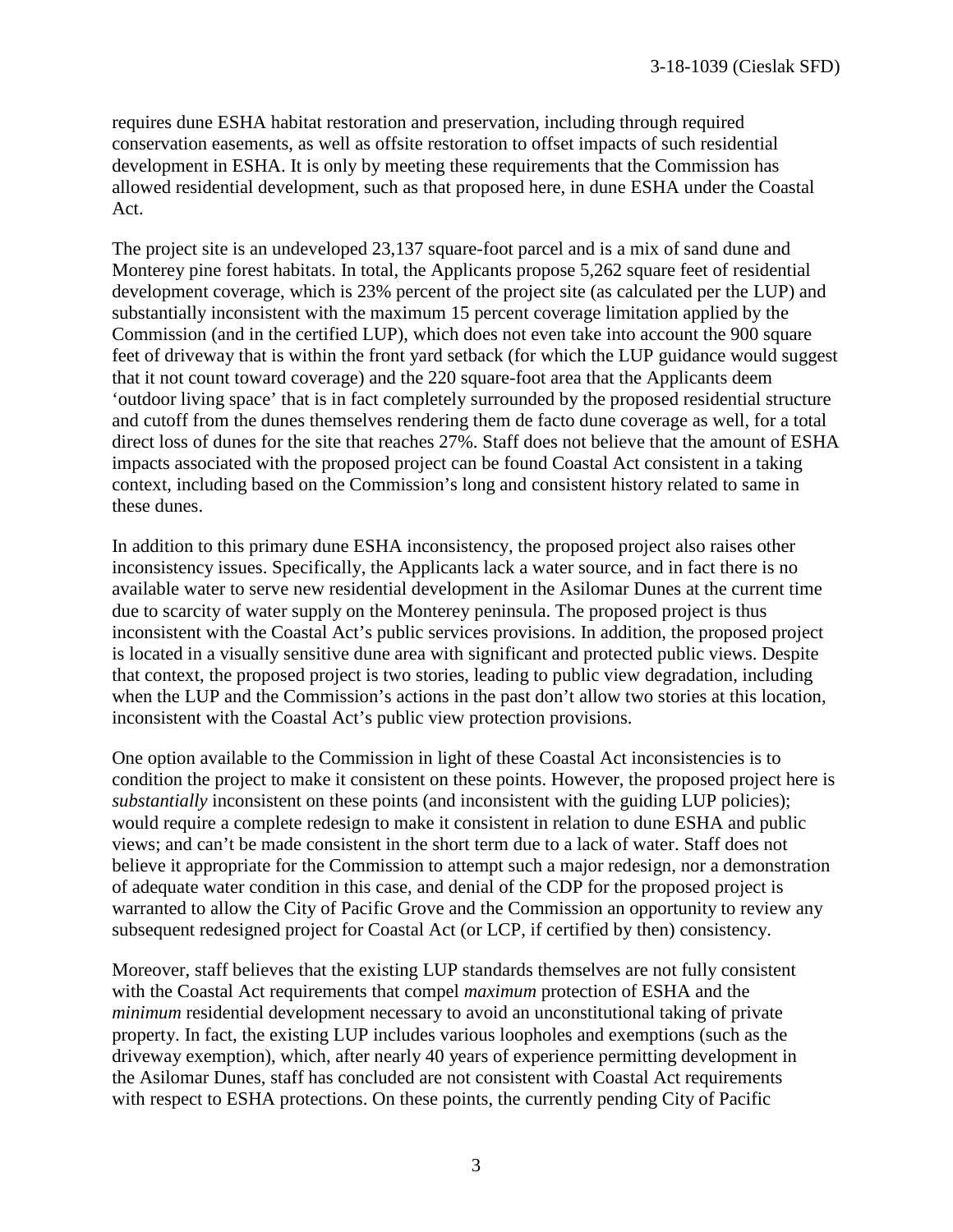Grove LCP (again, also scheduled for the July meeting in San Luis Obispo) includes modifications to these standards that refine how residential development in these dunes might be allowed, including in different ways than the Commission has applied in the past. In addition, the City's proposed LCP incudes differing public view protection standards, and includes a requirement that development be served by an available and sustainable water supply. Staff has prepared a recommendation for approval of the City's proposed LCP, where the City's proposal and the accompanying suggested modifications address the very issues that are the subject of this CDP application in refined ways, and the LCP is scheduled for Commission consideration at the same meeting as the recommendation on this CDP application. Taking an action on this CDP at this juncture, including based on the existing LUP as guidance, may prejudice consideration of the LCP, which is not allowed by the Coastal Act. Thus denial of the CDP for the proposed development is warranted for these reasons as well.

In summary, the proposed project is substantially inconsistent with the guiding LUP policies, and with ESHA protection, public view protection, and public service requirements of the Coastal Act, and taking an action on the proposed development would prejudice consideration of the City's proposed LCP currently before the Commission. Therefore, the project cannot be found consistent with the Coastal Act, and staff recommends **denial** of the CDP. The motion to act on this recommendation is found on page 5 below.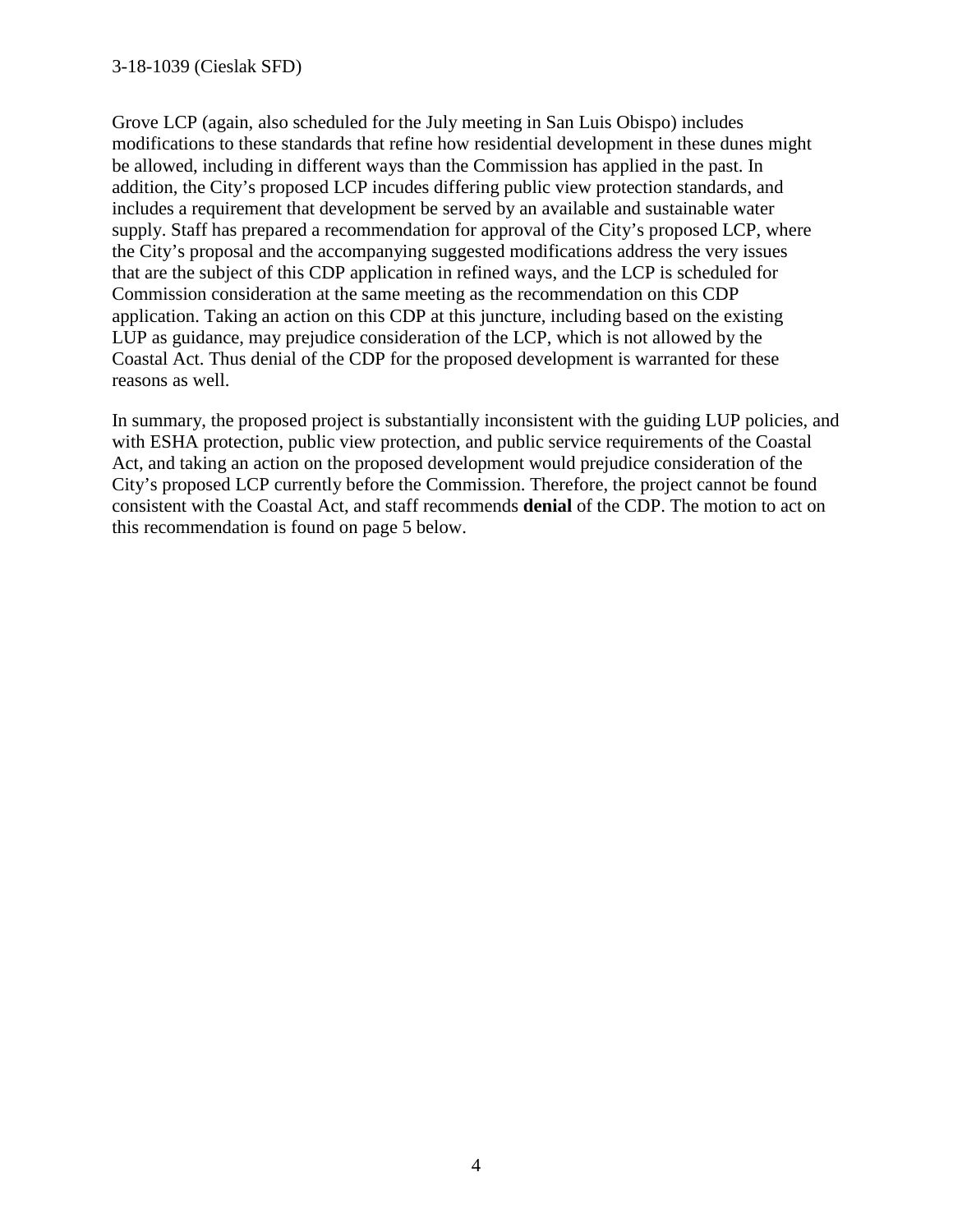# **TABLE OF CONTENTS**

### **[EXHIBITS](https://documents.coastal.ca.gov/reports/2019/7/th13c/th13c-7-2019-exhibits.pdf)**

- Exhibit 1 Regional Location Maps
- Exhibit 2 Aerial Photo of Project Site
- Exhibit 3 Assessor's Parcel Map
- Exhibit 4 Photos of Project Site
- Exhibit 5 Project Plans
- Exhibit 6 Pacific Grove LUP Land Habitat Sensitivity and Shoreline Access Map
- Exhibit 7 Pacific Grove Architectural Permit AP17-132 (Mitigation & Monitoring Plan)

#### **APPENDICES**

Appendix A – Substantive File Documents

Appendix B – Staff Contact with Agencies and Groups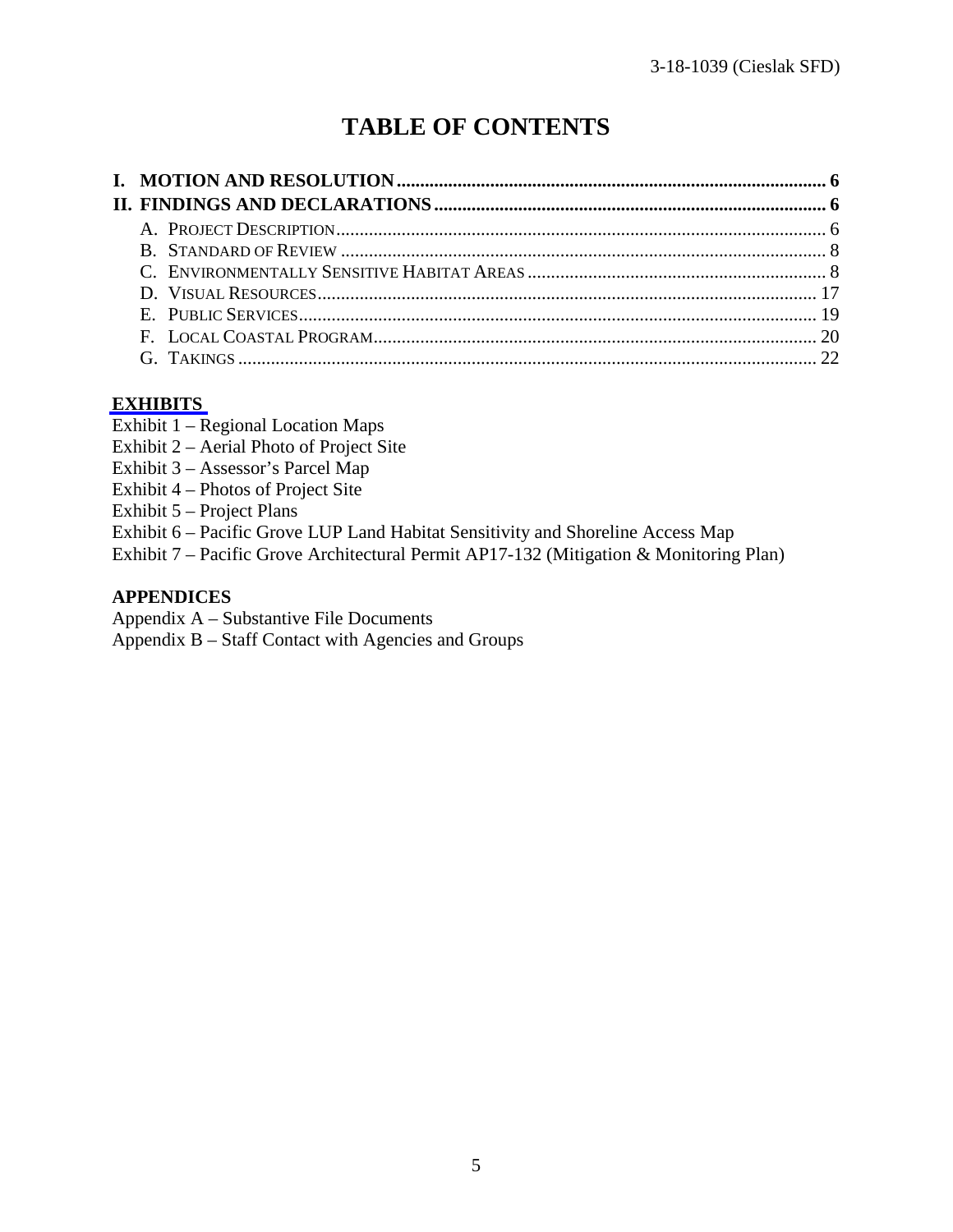# **I. MOTION AND RESOLUTION**

Staff recommends that the Commission, after public hearing, **deny** a coastal development permit for the proposed development. To implement this recommendation, staff recommends a **YES** vote on the following motion. Passage of this motion will result in denial of the CDP as conditioned and adoption of the following resolution and findings. The motion passes only by affirmative vote of a majority of the Commissioners present.

*Motion: I move that the Commission deny Coastal Development Permit Number 3-18- 1039 pursuant to the staff recommendation, and I recommend a yes vote.* 

*Resolution to Approve CDP: The Commission hereby denies Coastal Development Permit Number 3-18-1039 and adopts the findings set forth below on grounds that the development as conditioned will not be in conformity with the policies of Chapter 3 of the Coastal Act. Approval of the permit would not comply with the California Environmental Quality Act because there are feasible mitigation measures and/or alternatives that would substantially lessen the significant adverse effects of the development on the environment.* 

# **II. FINDINGS AND DECLARATIONS**

### **A. PROJECT DESCRIPTION**

#### **Project Location**

The proposed project is located at 1635 Sunset Drive in the Asilomar Dunes neighborhood of the City of Pacific Grove. The Asilomar Dunes neighborhood is mapped as the area bounded by Lighthouse Avenue, Asilomar Avenue, and the northern boundary of Asilomar State Park to the south, and is located in the Asilomar Dunes complex extending from Point Pinos at the Lighthouse Reservation in Pacific Grove through Spanish Bay and to Fan Shell Beach in the downcoast Del Monte Forest area (see **Exhibit 1** for regional location maps, **Exhibit 2** for an aerial photo of the project site**, and Exhibit 3** for the Assessor's Parcel Map).

The Applicants' parcel is located in an area zoned by the City as R-1-B-4, Single-Family Low-Density Residential.<sup>[1](#page-5-0)</sup> Development within the surrounding area is characterized by one- and twostory single-family dwellings interspersed in the dunes. This low-density zoning and development on relatively large lots is part of what gives this Asilomar Dunes residential area its open-space character. In this case, the lot is 23,137 square feet, or 0.53 acres, and is currently undeveloped (see **Exhibit 4** for photos of the project site). The rectangular site is relatively narrow and long, extending from Sunset Drive inland approximately 323 feet. The site can be

<span id="page-5-0"></span> $\overline{a}$  $1$  The City's zoning has not been certified by the Commission as part of an LCP, and the is not applicable in a Coastal Act review.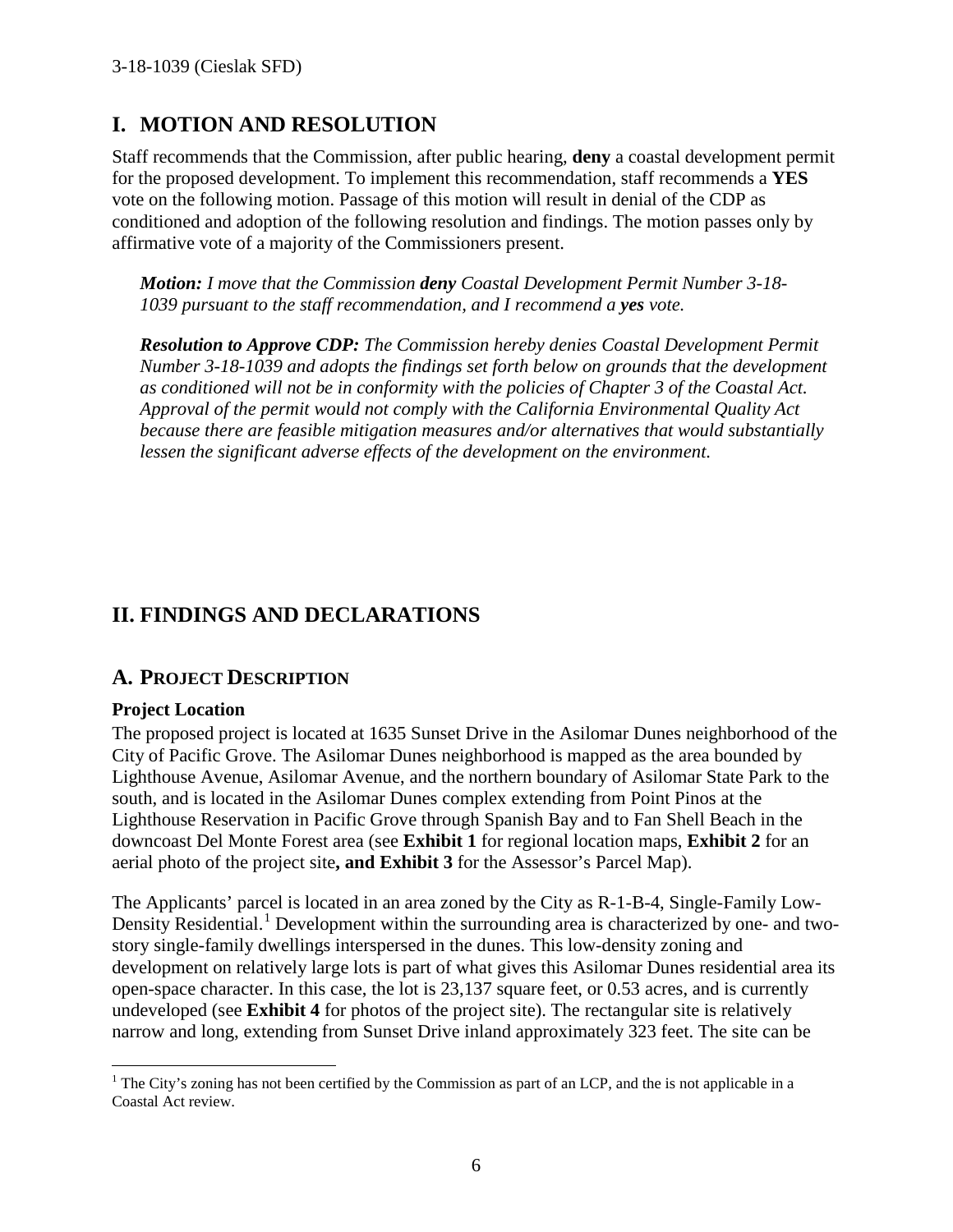categorized into three distinct terrace steps that rise in elevation from front to back. The first two steps consist of sand dune habitat, with the final step forming the beginning of the Monterey pine forest front zone. The understory of the first step consists of native dune sedge and coyote brush interspersed with non-native grasses, the second step is similar with a higher concentration of exotic species, and the third step includes several large mature Monterey pines.

As discussed below, the entire site is an environmentally sensitive habitat area (ESHA), as are all lots within dune habitat located in the Asilomar Dunes. This is due in part to the existence of up to ten plant species and one animal species of special concern that are found naturally within the harsh conditions of the Asilomar Dunes system. Increasing development pressure has reduced the amount of available habitat and thus the range of these species. The subject lot is directly adjacent to other lots that have homes that were built prior to the permitting requirements of the Coastal Act (i.e., before January 1, 1977) and include nonnative and invasive landscaping; however, several properties on this block have also been redeveloped since 1977 (thus, subject to Coastal Act permitting requirements) and the areas outside the development envelopes on those properties have been restored and replanted with appropriate native plant species, which the Coastal Commission has required for all new residential development in the Asilomar Dunes on the basis of Coastal Act ESHA protection policies. The site is also located within a highly sensitive archaeological area.

#### **Project Description**

The proposed project includes construction of a new residence and attached garage with 2,942 square feet of gross floor area that would cover approximately 3,093 square feet of sandy dune ESHA. The project also includes a 12-foot wide driveway within the 75-foot front yard setback (900 square feet), additional driveway space that consists of two 3-foot wide permeable paving strips (906 square feet) with a strip of sand in the middle (approximately 207 square feet), a courtyard area located in the center of the home that is completely separated from other dune areas and would be covered with permeable materials (220 square feet), and a concrete patio walkway around the courtyard area (378 square feet). Additionally, although the foundation of the house is built directly atop 3,093 square feet of dune, the first-floor is cantilevered out directly approximately 5 feet over the dunes, covering an additional 458 square feet of dune space. In total, the project proposes to cover approximately 5,262 or 23 percent of the 23,137 square-foot project site. This does not include a 900-square-foot area of driveway located within the 75-foot front yard setback. Driveway components that are located within the 75-foot front setback area are not considered in coverage calculations under the 1989 LUP.<sup>[2](#page-6-0)</sup> Specifically, a 12foot-wide portion of the driveway within the 75-foot front yard setback may be excluded from the coverage calculation if the entire driveway is comprised of pervious or semi-pervious materials. Thus, the project actually proposes to cover 6,162 square feet (27%) of dune habitat, but under the 1989 LUP, 900 square feet of area is excluded from the coverage calculation (see project plans attached as **Exhibit 5**).

The proposal also includes installation of underground electrical utilities and sewer connections from the public sewer line, which would both be located under the proposed driveway. The project also includes restoration of the remaining portions of the property (i.e., the portions of the

<span id="page-6-0"></span> $\overline{a}$  $^{2}$  As will be explained further below, the 1989 is not actually the standard of review for this project, but is considered as guidance.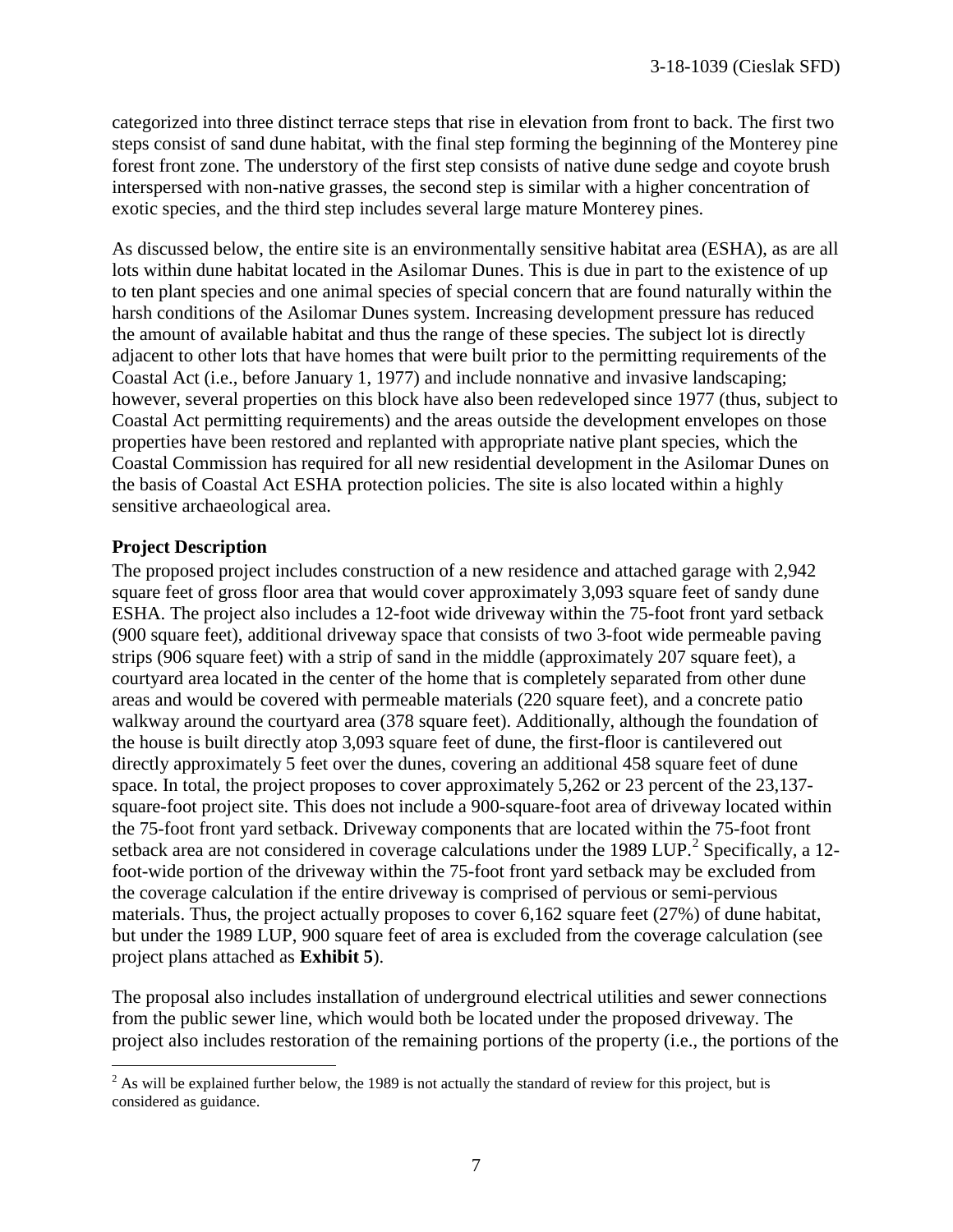property that are not part of the above-described residential building area) to its native dune and pine forest condition. One Monterey pine would need to be removed to accommodate the project. All other existing Monterey pines would be retained and protected during construction. The habitat restoration plan calls for planting ten to fifteen additional Monterey pines. Finally, the Applicants have incorporated various mitigations required by the City through the CEQA process into the project (see **Exhibit 7**). These mitigations address biological issues, such as monitoring during construction activities, as well as archeological resource issues. These incorporated components are considered part of the proposed project.

### **B. STANDARD OF REVIEW**

The Asilomar Dunes portion of the City of Pacific Grove is located within the coastal zone, but the City does not have a certified LCP. The City of Pacific Grove has submitted an LUP update (to the 1989 LUP) and brand new IP proposal to the Commission for consideration to fully certify a City LCP for the first time. Commission staff has prepared a recommendation to approve the LCP submittal with suggested modifications for Commission action, which is scheduled for the same meeting as the recommendation on this CDP application. Staff has recommended suggested modifications to the LCP with regard to residential development in the Asilomar Dunes, which is the subject of this CDP applcaiton, because staff has determined that the 1989 LUP Asilomar Dunes standards are not fully consistent with the Coastal Act ESHA protection requirements and do not adequately reflect current understandings of Coastal Act requirements with respect to ESHA protections (as clarified by recent caselaw).

Because the City does not yet have a certified LCP, applicants for coastal zone development must apply to the Coastal Commission directly for CDPs and the standard of review is the Coastal Act. Although the Commission is set to act on the City's proposed LCP at the July meeting in San Luis Obispo, the existing 1989 LUP is the document that currently provides nonbinding guidance during the review of such applications unless and until the LCP currently before the Commission is certified.<sup>[3](#page-7-0)</sup>

# **C. ENVIRONMENTALLY SENSITIVE HABITAT AREAS**

### **Applicable Policies**

Coastal Act Section 30240, states:

### *Section 30240 Environmentally sensitive habitat areas; adjacent developments*

- *(a) Environmentally sensitive habitat areas shall be protected against any significant disruption of habitat values, and only uses dependent on those resources shall be allowed within those areas.*
- *(b) Development in areas adjacent to environmentally sensitive habitat areas and parks*

<span id="page-7-0"></span> $\overline{a}$  $3$  Certification of the LCP (as recommended by staff) is a multi-step process which requires: the Commission to approve the LCP as recommended by staff; the City to accept the Commission's approval, including any suggested modifications; and the Commission's Executive Director to certify the City's acceptance (see generally Title 14 of the California Code of Regulations (CCR) Sections 13542-44).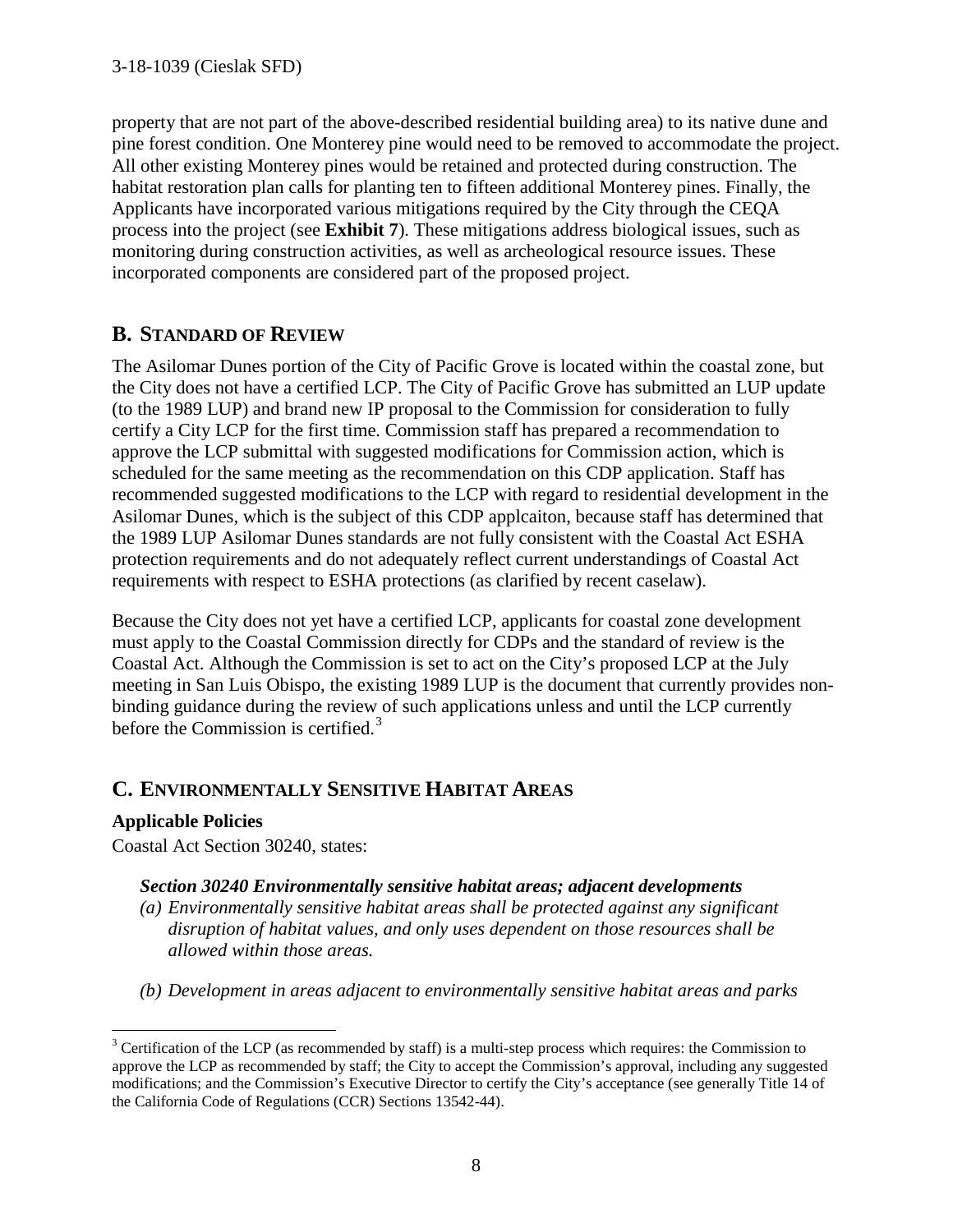*and recreation areas shall be sited and designed to prevent impacts which would significantly degrade those areas, and shall be compatible with the continuance of those habitat and recreation areas.*

The Coastal Act, in Section 30107.5, defines an environmentally sensitive area as

*Section 30107.5…any area in which plant or animal life or their habitats are either rare or especially valuable because of their special nature or role in an ecosystem and which could be easily disturbed or degraded by human activities and developments.* 

As indicated previously, while Coastal Act policies are the standard of review for CDPs here, until the City has a certified LCP in place the City's certified LUP provides guidance to the Commission as it considers proposals for development in the Asilomar Dunes neighborhood. With regards to ESHA, the LUP contains various policies designed to protect the acknowledged dune ESHA of the Asilomar Dunes area:

*LUP Policy 2.3.5.1. New development in the Asilomar dunes area (bounded by Asilomar Avenue, Lighthouse Avenue, and the boundary of Asilomar State Park) shall be sited to protect existing and restorable native dune plant habitats, as well as the native oaks and pine forest which stabilize the inland edge of the high dunes… No development on a parcel containing ESHA shall be approved unless the City is able to find that, as a result of the various protective measures applied, no significant disruption of such habitat will occur. [emphasis added]* 

*LUP Policy 2.3.5.1.c. During construction of new development, habitat areas containing Menzies' wallflowers or Tidestrom's lupine or other rare and endangered species shall be protected from disturbance. Temporary wire mesh fencing shall be placed around the habitat prior to construction and the protected area shall not be used by workers or machinery for storage of materials. Compliance inspection(s) will be made during the construction phase.*

*LUP Policy 2.3.5.1.e. If an approved development will disturb dune habitat supporting or potentially supporting Menzies' wallflower, Tidestrom's lupine or other rare or endangered species, or the forest front zone along Asilomar Avenue south of Pico Avenue, that portion of the property beyond the approved building site and outdoor living space (as provided in section 3.4.5.2) shall be protected by a written agreement, deed restrictions or conservation easement granted to an appropriate public agency or conservation foundation. These shall include provisions which guarantee maintenance of remaining dune habitat in a natural state, provide for restoration of native dune plants under an approved landscape plan, provide for long-term monitoring of rare and endangered plants and maintenance of supporting dune or forest habitat, and restrict fencing to that which would not impact public views or free passage of native wildlife. Easements, agreements or deed restrictions shall be approved prior to commencement of construction and recorded prior to sale or occupancy.* 

*LUP Policy 2.3.5.1.g. Utility connections shall be installed in a single corridor if possible, and should avoid surface disturbance of areas under conservation easement.*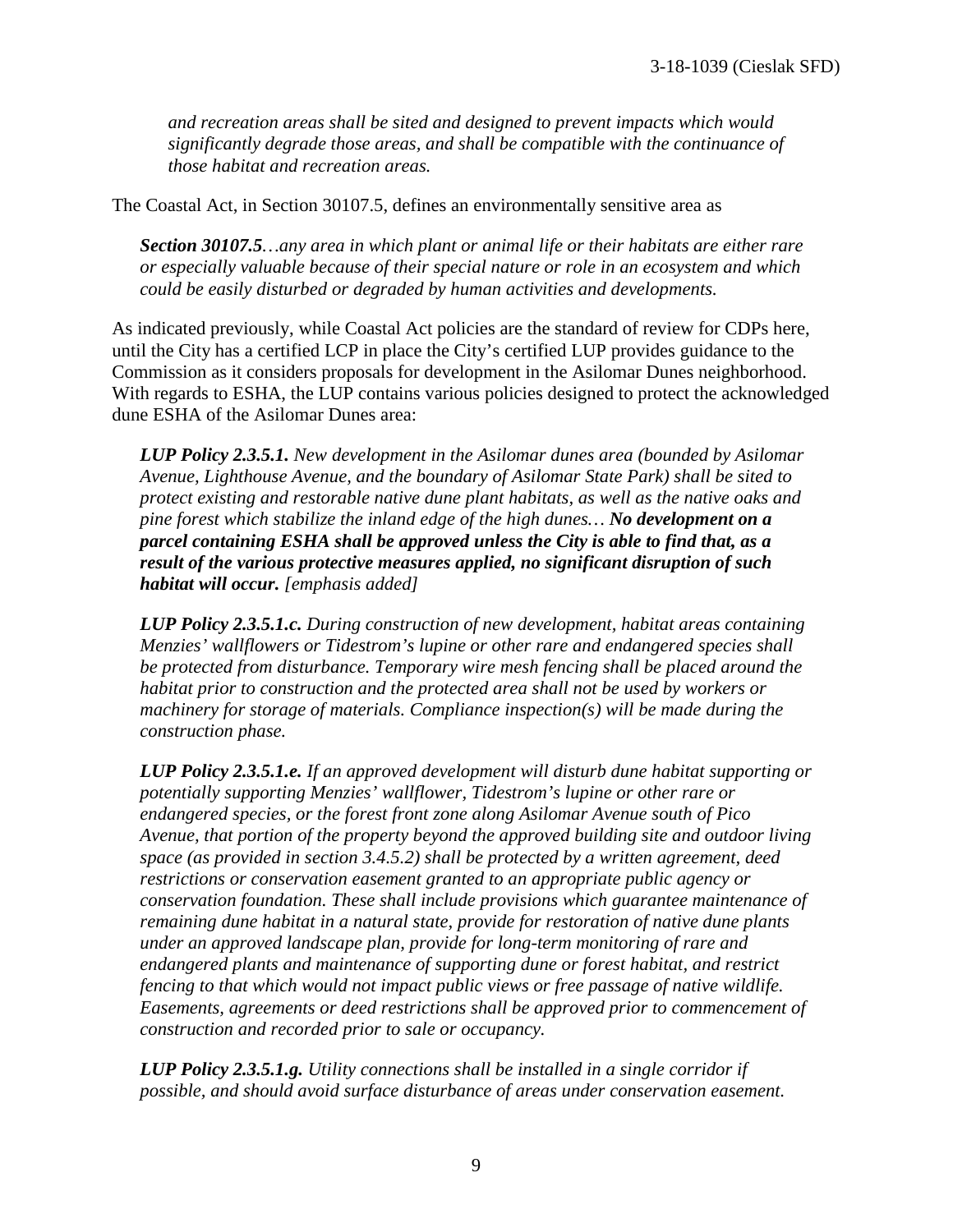*LUP Policy 3.4.4.1. All new development shall be controlled as necessary to ensure protection of coastal scenic values and maximum possible preservation of sand dunes and the habitat of rare and endangered plants.* 

LUP Section 3.4.5.2 specifies the maximum aggregate lot coverage allowed for new development in the Asilomar Dunes area as follows:

*LUP Policy 3.4.5.2. Maximum aggregate lot coverage for new development in the R-1-B-4 zoning districts is 15% of the total lot area. For purposes of calculating lot coverage under this policy, residential buildings, driveways, patios, decks (except decks designed not to interfere with passage of water and light to dune surface below) and any other features that eliminate potential native plant habitat will be counted. However, a driveway area up to 12 feet in width the length of the front setback shall not be considered as coverage if surfaced by a material approved by the Site Plan Review Committee. An additional 5% may be used for immediate outdoor living space, if left in a natural condition, or landscaped so as to avoid impervious surfaces, and need not be included in the conservation easement required by Section 2.3.5.1(e). Buried features, such as septic systems and utility connections that are consistent with the restoration and maintenance of native plant habitats, need not be counted as coverage.* 

*The siting of each new development and the expected area of disturbance around each residence shall be individually reviewed by the Site Plan Review Committee. Such review shall duly consider the minimization of dune destabilization and disturbance to endangered plants and their habitat.* 

*In special cases, up to 20% aggregate lot coverage may be allowed as a conditional use if the City specifically finds that:*

- *a) An offsetting area of native dune plant habitat will be restored and maintained adjacent to the site, such that the total area which will be preserved, restored and permanently maintained under conservation easement or similar enforceable legal instrument, as provided in Section 2.3.5.1, is equal to at least 80% of the total area of applicant's lot; and,*
- *b) The additional site coverage is essential for protecting public views (i.e., by maximizing front setback in the case of parcels facing Sunset Drive), or for avoiding hardships in the case of existing parcels of one-half acre or less which would otherwise suffer in comparison to adjacent similarly-sized developed parcels.*

### **Asilomar Dunes Resources**

Coastal sand dunes constitute one of the most geographically constrained habitats in California. They only form in certain conditions of sand supply in tandem with wind energy and direction. Dunes are a dynamic habitat subject to extremes of physical disturbance, drying, and salt spray, and support a unique suite of plant and animal species adapted to such harsh conditions. Many characteristic dune species are becoming increasingly uncommon. Even where degraded by human activities and development, the Coastal Commission has in the past found this important and vulnerable habitat to be ESHA due to the rarity of the physical habitat and its important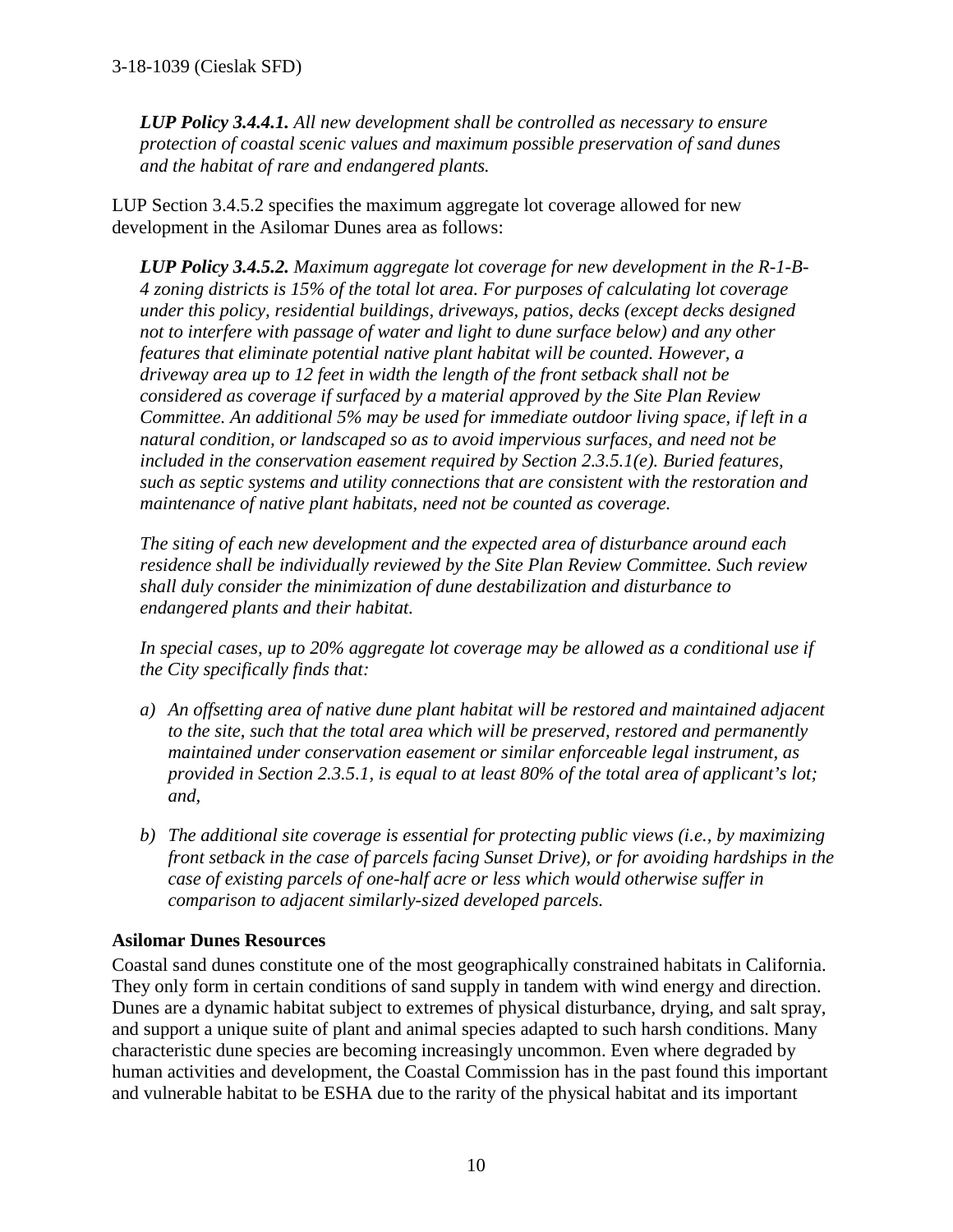ecosystem functions, including that of supporting sensitive species.

The proposed development is located in the Asilomar Dunes complex, which considering the above, is an environmentally sensitive habitat area extending several miles along the northwestern edge of the Monterey Peninsula. The Asilomar Dunes complex extends from Point Pinos at the Lighthouse Reservation in Pacific Grove through Spanish Bay and to Fan Shell Beach in the downcoast Del Monte Forest area. Within Pacific Grove, this dunes complex extends through two protected areas, the Lighthouse Reservation area and Asilomar Dunes State Park, which sandwich a dune-residential community. Although this dune-residential area is often described as Asilomar Dunes more broadly, it is only a part of the larger Asilomar Dunes  $complex.<sup>4</sup>$  $complex.<sup>4</sup>$  $complex.<sup>4</sup>$ 

The Asilomar Dunes extend inland from the shoreline dunes and bluffs through a series of dune ridges and inter-dune swales to the edge of more urban development in some cases and the edge of the native Monterey pine forest in others. The unusually pure, white quartz sand in this area was formerly stabilized by a unique indigenous dune flora. However, only a few acres of the original habitat area, which spans almost five miles of shoreline and includes the Asilomar residential neighborhood in Pacific Grove, remain in a natural state. The balance of the original habitat has been lost or severely damaged by sand mining, residential development, golf course development, trampling by pedestrians, and the encroachment of non-indigenous introduced vegetation. While a number of preservation and restoration efforts have been undertaken (most notably at the Spanish Bay Resort, Asilomar State Beach, and in connection with previously approved residential developments on private lots), much of the Asilomar Dunes complex remains in a degraded state due to the aforementioned human activities and development. Even so, it remains a valuable habitat area because it supports certain rare and/or endangered plants and animals that are characteristic of this environmentally sensitive and rare habitat.

The Asilomar Dunes complex includes up to ten plant species and one animal species of special concern that have evolved and adapted to the desiccating, salt-laden winds and nutrient poor soils of the Asilomar Dunes area. The best known of these native dune plants are the Menzie's wallflower, Monterey spineflower and the Tidestrom's lupine, which all have been reduced to very low population levels through habitat loss and are Federally-listed endangered species. Additionally, the native dune vegetation in the Asilomar Dunes includes other dune species that play a special role in the ecosystem; for example, the bush lupine, which provides shelter for the rare black legless lizard, and the coast buckwheat, which hosts the endangered Smith's blue butterfly. Native Monterey pine trees that comprise the forest-front, an area where the central dune scrub plant community intersects the native Monterey pine forest community, serve to minimize environmental stresses to the interior trees of the forest, reduce tree failures that result when trees are more directly exposed to wind, and are considered critical in maintaining the stability of the landward extent of the sand dunes. Because of these unique biological and geological characteristics of the Asilomar Dunes, the Commission has a long history of identifying all properties in the Asilomar Dunes area with these dune system features, both in the City of Pacific Grove and Monterey County, as being located within ESHA. Based on this understanding, the Pacific Grove LUP certified by the Commission includes a variety of policies,

 $\overline{a}$ 

<span id="page-10-0"></span><sup>4</sup> The Pacific Grove Asilomar Dunes dune-residential area is located between Lighthouse Avenue and State Parks' Asilomar Conference Grounds, and between inland Asilomar Avenue and the Asilomar State Beach shoreline.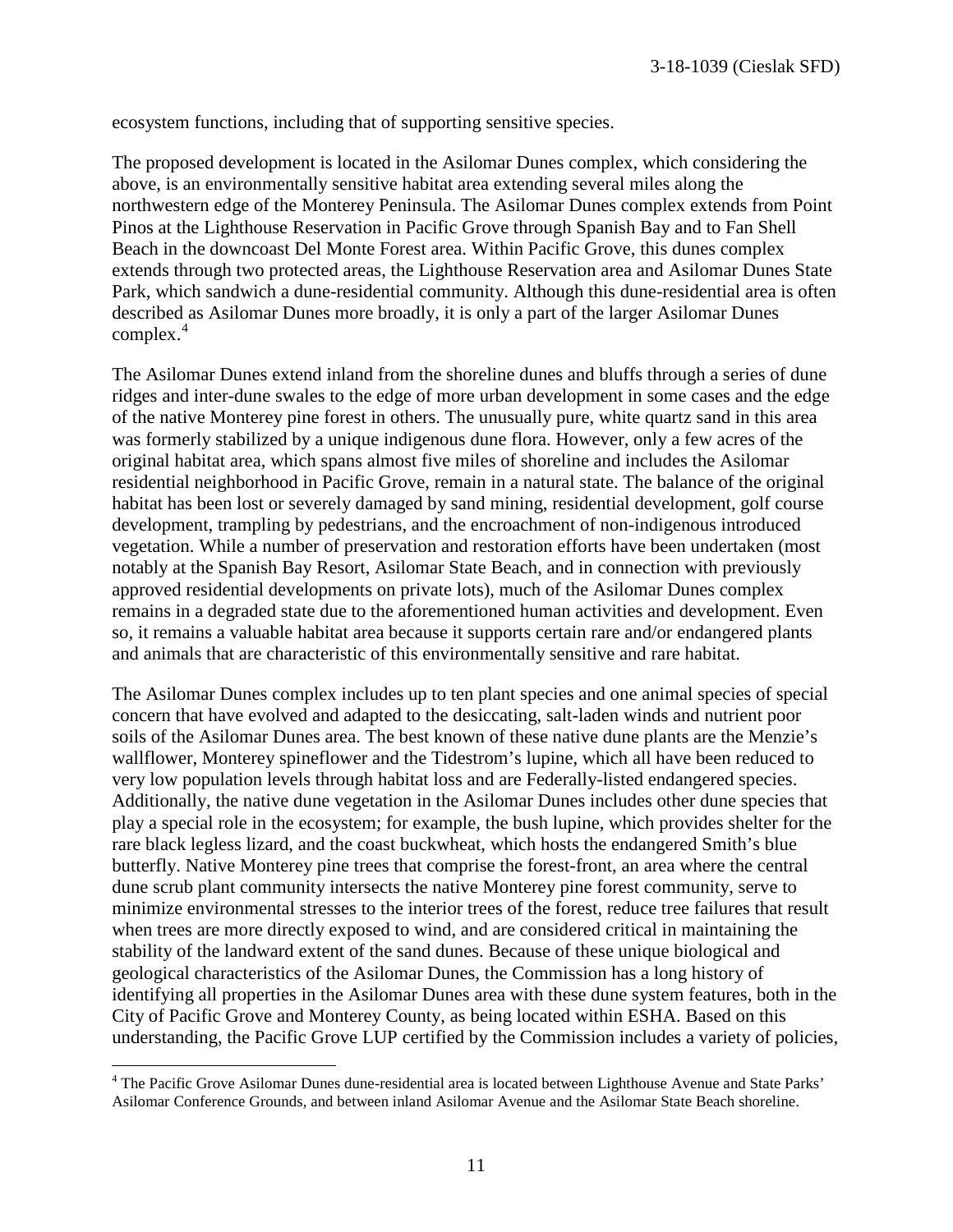relevant policies which are cited above, to protect this identified dune ESHA.

#### **Site Specific Resources**

At the time of LUP development, the City of Pacific Grove conducted a survey of existing dune resources on each parcel. At that time (1990), the applicants' parcel was identified and characterized as coastal bluffs/meadows with moderate sensitivity (see **Exhibit 6**). A botanical survey report prepared for the site (by coastal biologist Thomas K. Moss on February 4, 2017) states that the property can best be described as a mix of degraded sand dune habitat with Monterey pine forest front at the back of the lot. Exotic plants and aggressive invasive species, such as ice plant and pampas grass, can be found throughout the project site. Native species, including dune sedge, coyote brush and Monterey pines, are also found on site. No individual occurrences of sensitive plant species were found, but the report concludes that the site could support sensitive dune plants. The report also noted that a cursory search of the property was conducted for black legless lizards and two individual lizards were found. The black legless lizard is listed on the California Department of Fish and Wildlife's "Species of Special Concern."

Commission staff has visited the site and confirmed that the site contains dune habitat, albeit degraded with non-native plants in some areas, as well as Monterey pine forest. Therefore, based upon the presence of dune and forest habitat, the potential for special status plant species, the presence of black legless lizards (all of which can be easily disturbed or degraded by human activities and development), and consistent with the City's LUP and prior Commission actions on other proposed development in the Asilomar Dunes, the Commission finds that the site is environmentally sensitive habitat as defined by Section 30107.5 of the Coastal Act (ESHA).

### **Project Impacts**

The proposed project will impact the dune ESHA on the site in two ways: (1) it will provide for a new long-term residential development and use in dune ESHA, and (2) it will contribute to the cumulative loss of the Asilomar Dunes system. Nonetheless, to avoid an unconstitutional taking of private property, the Commission must allow some level of beneficial economic use of the applicants' property consistent with investment-backed expectations, considering the fact that the Applicants' entire property is located within ESHA (for which the Coastal Act otherwise limits development to only resource-dependent uses). This concern of avoiding an unconstitutional taking of private property with respect to development proposals within the Asilomar Dunes residential area is reflected in the development standards set forth in the 1989 certified LUP.

### *Residential Use in ESHA*

The residential zoning of the existing parcel pre-dates the Coastal Act, including Section 30240, the purpose of which is to protect environmentally sensitive habitat areas. The Coastal Act does not allow residential uses in ESHA, absent a need to comply with Section 30010 by avoiding an unconstitutional taking of private property. Although landowners have no vested right in existing or anticipated zoning, $5$  in implementing the Coastal Act the Commission is sensitive to land use decisions and circumstances which predate enactment of the Act, as well as other relevant legal considerations such as constitutional property rights. Notwithstanding takings considerations,

<span id="page-11-0"></span> $\overline{a}$ <sup>5</sup> See *Avco Community Developers, Inc. v. South Coast Regional Com.* (1976) 17 Cal.3d 785, 796.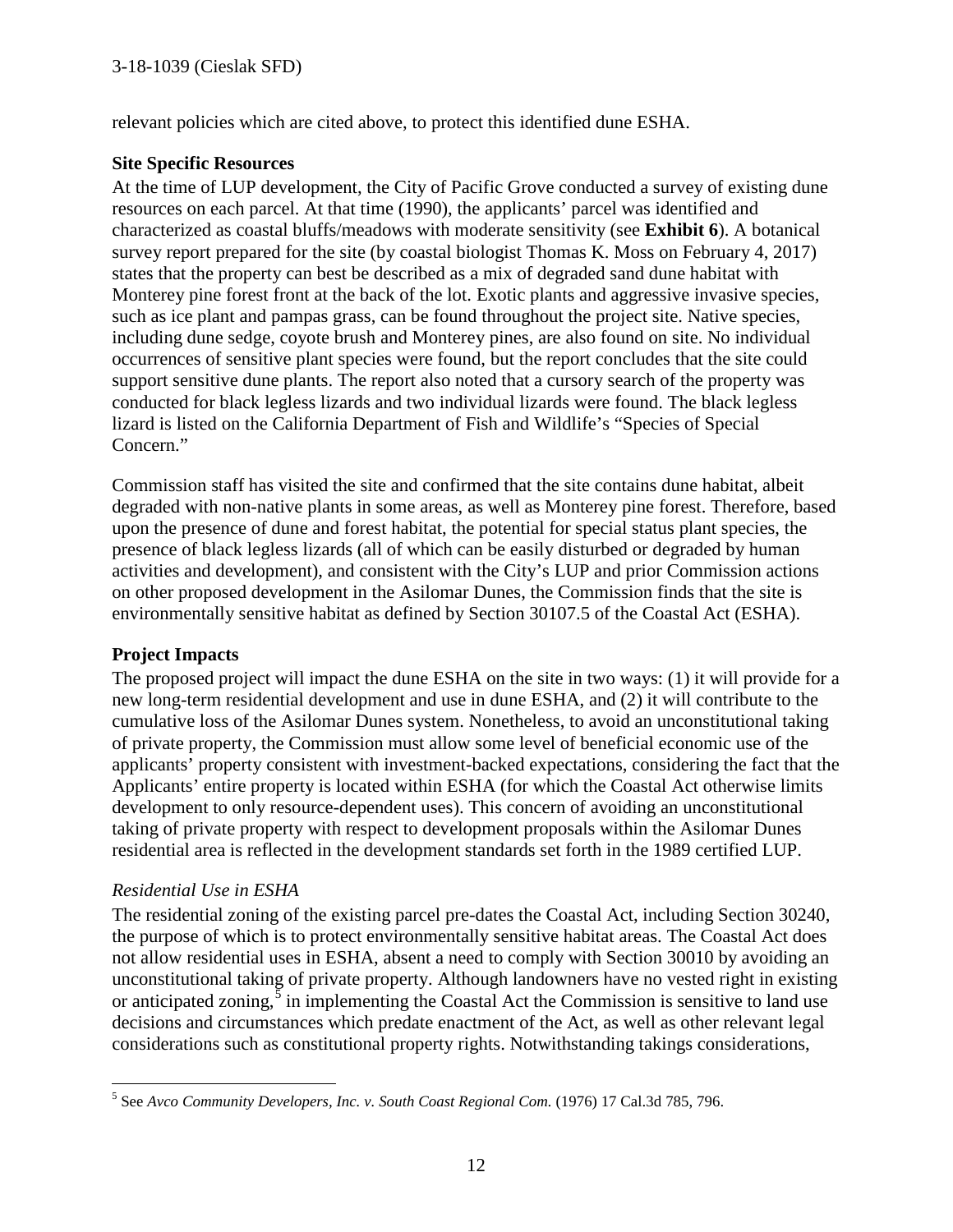construction of a single-family dwelling within ESHA is incompatible with the requirements of Coastal Act Section 30240, which expressly states that "only uses dependent on [ESHA] resources shall be allowed within those areas," and residential use is not resource-dependent. Still, considering that the Asilomar neighborhood was subdivided prior to passage of the Coastal Act; that the R-1-B-4 zoning designation of the Applicants' property specifically allows for a single-family low-density residential dwelling (even if not under the Coastal Act); and further considering that the Commission must allow *some* level of economically-beneficial use of the Applicants' property consistent with investment-backed expectations to avoid an unconstitutional taking of private property without compensation, the Commission recognizes that approval of a single-family dwelling (as proposed here) could achieve the resourceprotection policies underlying Section 30240 of the Coastal Act as much as possible while still allowing for residential development as contemplated by the parcel's zoning.

As proposed, the project will result in a new structure and associated residential development on the site. Although the application has not specifically addressed the life of the project, the Commission assumes that the new home will be on the site for at least 50 years, if not more, as is typical for a residential home. The Commission expects, therefore, that the impacts of the proposed residential use of the site would be extended into the future for at least as long as the new house remains on the site.

#### *Direct and Indirect ESHA Impacts*

The impacts of the proposed residential use on ESHA are varied. First and foremost is the direct loss of dune ESHA onsite due to the proposed development footprint of 6,162 square feet (5,260) of which count toward the coverage limitation under the 1989 LUP), or approximately 23 percent of the 23,137-square-foot site.

The other significant onsite impacts to ESHA are due to the location of the residential use immediately in and adjacent to the remaining habitat, without any buffers. To implement Coastal Act Section 30240, the Commission requires not only avoidance of ESHA directly but also the use of buffering to minimize the disruption of adjacent habitat outside of the immediate footprint from non-compatible uses. Such impacts include light and noise; shading of dune habitat; the potential introduction on non-native plants and invasive species; direct disturbance of habitat from residentially-related activities; and potential impacts on flora and fauna from domestic animals. In the case of dune habitat, the presence of residential development also results in a general impact to the ecological functioning of the dune system, including fragmentation of habitat and the prevention of sand movement that is an ongoing feature of dune habitat systems.

As with other parcels in the Asilomar Dunes system, the indirect impacts to adjacent habitat are not avoidable if a residential use of the site were to be allowed because the entire site is ESHA. In other words, there is no feasible location that would also buffer the ESHA. Some of the impacts could perhaps be reduced, for example by making the home and driveway design more compact (smaller) in order to minimize coverage and maximize adjacent contiguous habitat. However, the overall impacts of the residential use on the dune system cannot be fully eliminated without entirely eliminating the residential use of the Applicants' property which in certain circumstances might give rise to questions regarding takings.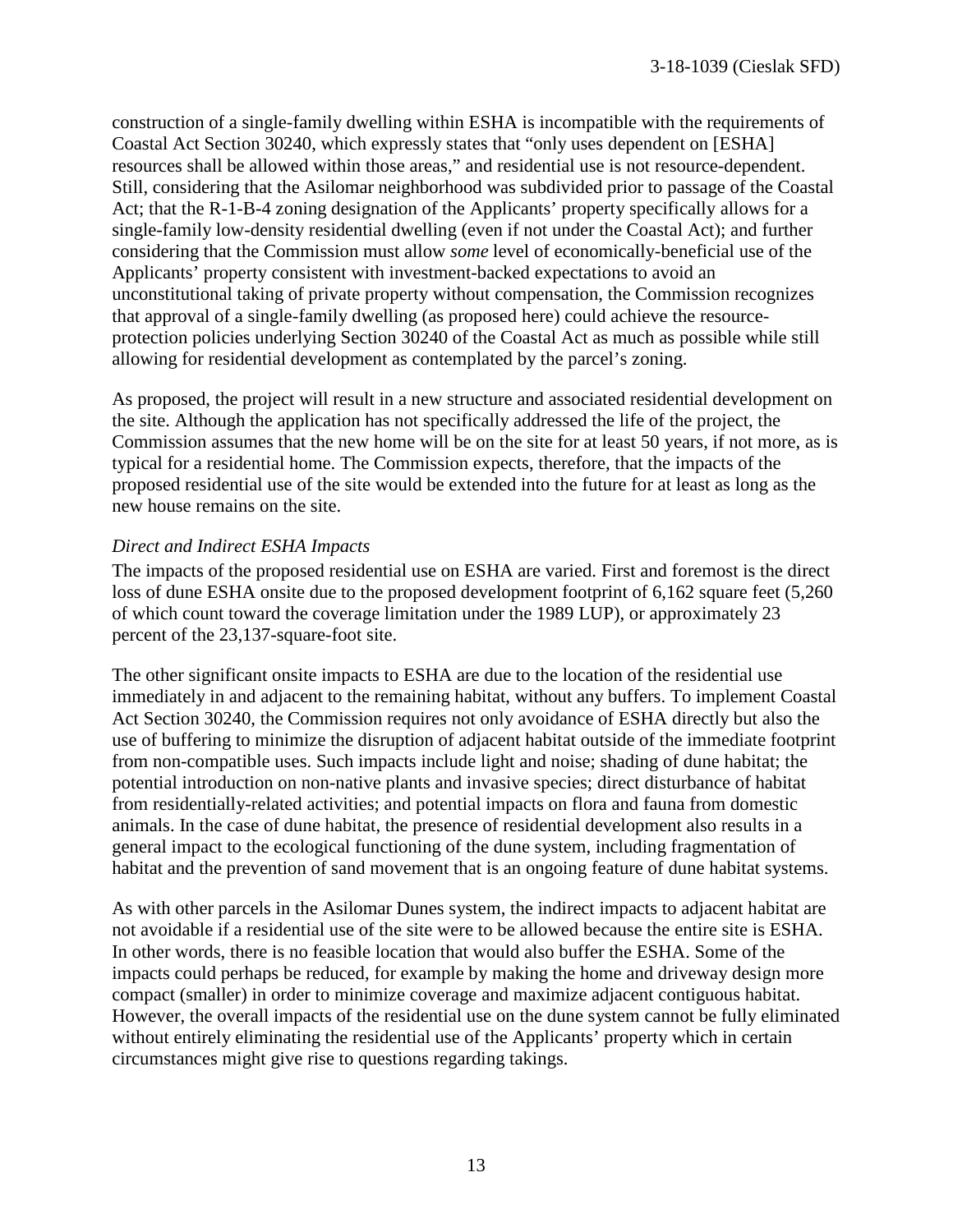#### 3-18-1039 (Cieslak SFD)

#### *Residential Use of Site*

The proposed new residential use and development would displace areas of previously undeveloped dune habitat. The project includes 6,162-square-feet of residential development with three bedrooms, two-and-half bathrooms, media room, a two-car garage, and outdoor patio areas. The size of the new residence can be expected to support a large family, pets, cars, and other typical household indicators. These indicators may also correlate to a greater amount of light, noise, and other disturbances that can impact ESHA.

#### *Temporary ESHA impacts*

The project will also result in direct temporary impacts to dune ESHA necessitated by the construction process. Inevitably the project will entail impacts to dune and pine forest habitat beyond the proposed final development footprint, as it is not reasonably feasible to contain all of the construction activity within the development envelope itself. Although these areas could be required to be restored at the end of the construction process, these temporary impacts are, nonetheless, impacts to dune ESHA that must be accounted and mitigated for. The project will also include utility trenching and sewer installations that will also result in a temporary disruption of ESHA, and can reasonably be expected to result in future disruption for necessary repairs and maintenance.

#### *Cumulative Impacts to Asilomar Dunes System*

The Applicants' project is located near the northern end of the Asilomar Dunes dune-residential area of Pacific Grove, an area of approximately sixty acres where the dunes retain roughly their original contours. Although divided into about ninety-five lots and developed with approximately seventy-five existing dwellings, the area still contains some of the best remaining examples of the original Asilomar Dunes landform and flora.

The cumulative impacts of additional residential development, both new development and redevelopment, will have a substantial adverse impact on the unique ecology of the Asilomar Dunes, as each loss of natural habitat area within the Asilomar Dunes formation contributes to the overall degradation of this finite and extremely scarce coastal resource. This cumulative impact includes direct loss of habitat, increased fragmentation and interference with ecological processes, and intensified impacts from expanded and intensified residential development immediately within the dunes system.

#### **Consistency with the Coastal Act and LUP Guidance**

The residential zoning of the existing parcels in the Asilomar Dunes Residential Area pre-dates the Coastal Act, including Section 30240, the purpose of which is to protect environmentally sensitive habitat areas for only resource-dependent uses. The Coastal Act flatly prohibits residential uses in ESHA (because residential development is not a resource-dependent use), absent a need to comply with Section 30010 in order to avoid an unconstitutional taking of private property. Although landowners have no vested right in existing or anticipated zoning,<sup>[6](#page-13-0)</sup> in implementing the Coastal Act the Commission is sensitive to land use decisions and circumstances that predate enactment of the Act, as well as other relevant legal considerations, such as constitutional property rights. Notwithstanding constitutional takings concerns,

<span id="page-13-0"></span> $\overline{a}$ <sup>6</sup> See *Avco Community Developers, Inc. v. South Coast Regional Com.* (1976) 17 Cal.3d 785, 796.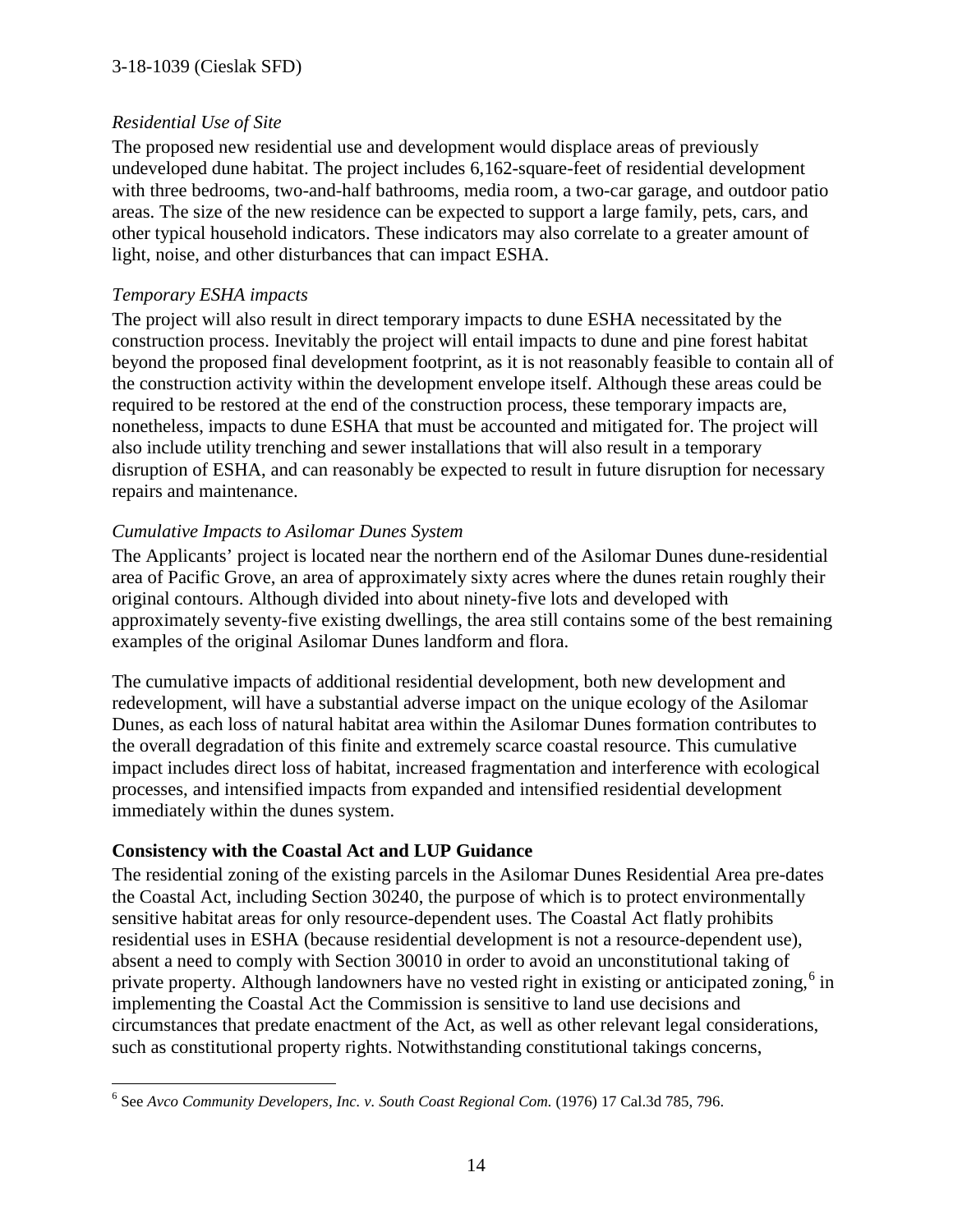construction of a single-family dwelling within ESHA is completely incompatible with the requirements of Coastal Act Section 30240, which expressly states that "only uses dependent on [ESHA] resources shall be allowed within those areas." Still, considering that the Asilomar neighborhood was subdivided and designated for residential use via the City's land use and zoning designations prior to passage of the Coastal Act, and further considering that the Commission must allow *some* economically-beneficial use of such properties to avoid an unconstitutional taking of private property without compensation, the Commission originally certified the LUP in 1989 to allow for limited single-family, low-density residential dwellings pursuant to exacting criteria as reflected in the development standards for the Asilomar Dunes residential area within the LUP.

The Commission has a history of protecting the Asilomar Dunes system ESHA, including through development and application of guiding Pacific Grove LUP policies that attempt to strike a balance between maximum dune habitat protection and allowance of a reasonable residential use on pre-existing subdivided parcels in the Asilomar area based on investmentbacked expectations. To minimize disturbance to the sensitive dune and related habitats, the total maximum aggregate lot coverage (not counting outdoor living space area) under the certified LUP is limited to fifteen percent of the lot area for most lots (i.e., for lots greater than one-half acre in size, such as is the case here). In cases where a lot is one-half acre or less, up to twenty percent aggregate lot coverage may be allowed by the LUP under certain circumstances. As defined in the LUP, this coverage calculation includes buildings, driveways, patios, and decks that do not allow for the passage of water and light to the dune surface, and any other features that eliminate native plant habitat. The LUP also allows an additional maximum of five percent of the lot area for "immediate outdoor living area" that is a dune area within which residential activities are allowed. Per the LUP, the remainder of any site (i.e., seventy-five to eighty percent, once maximum coverage and outdoor living area are accounted for) must be preserved as dune habitat, including through restoration/enhancement as necessary to ensure maximum feasible habitat value.

In this case, the proposed project is not within the 1989 LUP-defined maximums. The proposed residence and garage (3,093 square feet), cantilevered first-floor (458 square feet), courtyard area (220 square feet), concrete walkway (378 square feet), paved driveway (1,806 square feet (900 square feet of which do not count toward coverage under the 1989 LUP)), and area of sand in between the paved driveway that will not function as dune habitat (207 square feet) would cover 6,161 square feet or 27% of the site, while 5,260 square feet or 23% would *still* count towards coverage under the 1989 LUP. Thus, the house as designed would be 1,790 square feet over the 15% coverage allowed under the 1989 LUP, not counting the 900 square feet of driveway in the front setback (see LCP Policy 3.4.5.2).

The LUP states that an additional 5% of the site may be used for "immediate outdoor living space", if left in a natural condition, or landscaped so as to avoid impervious surfaces and need not be included in the required conservation easement. The Applicants argue that the 220 square foot outdoor courtyard area in the middle of the residence (i.e., completely surrounded) and the remainder of the driveway not already excluded from the coverage requirement under the LUP (900 square feet), both made of permeable materials, should be considered outdoor living space.<sup>[7](#page-14-0)</sup>

 $\overline{a}$ 

<span id="page-14-0"></span> $^7$  As discussed previously, a 12-foot-wide portion of the driveway within the 75-foot front yard setback may be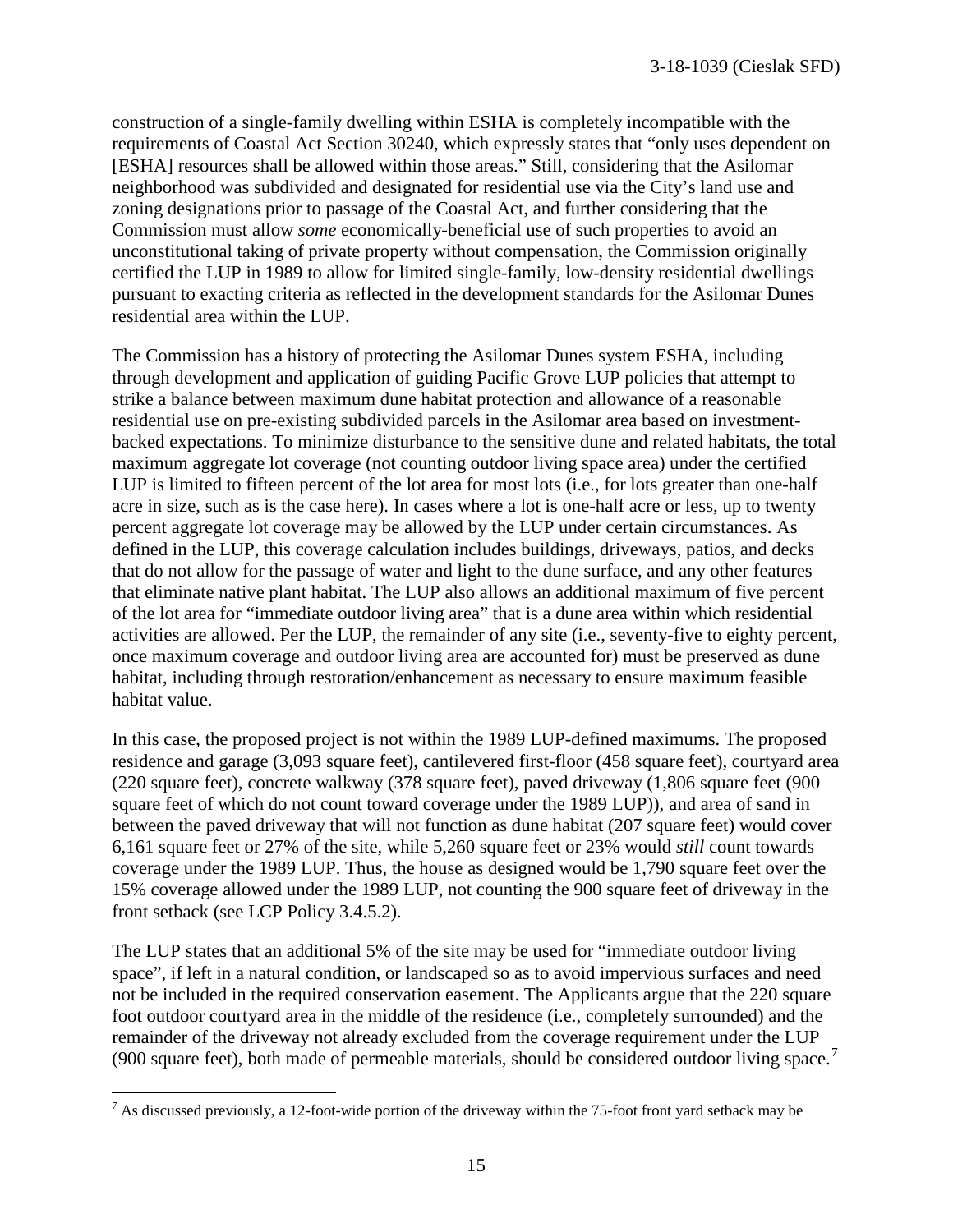$\overline{a}$ 

However, neither of these areas are going to be "left in a natural condition" nor "landscaped" as specified by the 1989 LUP. Rather, both of these areas will be covered with non-dune materials and related residential development. Although the LUP lacks set definitions regarding certain key terms described above as to what constitutes "immediate outdoor living space," the Commission has historically understood this area as contiguous with the perimeter of the house (i.e. "immediate"), and most importantly that it must be left as sandy dune (i.e., "left in a natural condition") or must only contain native dune plant materials (i.e., landscaped). The Commission's understanding is that outdoor living space is essentially designed to provide a dune backyard where residential areas can occur (i.e., "need not be included in the conservation easement"). The Applicants' proposed driveway and courtyard do not constitute immediate outdoor living space because they would *not* be left in a natural condition and would *not* be landscaped, but instead covered with residential development (granted, permeable residential development, but residential development nonetheless). Moreover, the internal courtyard is completely enclosed by the proposed structure within the interior of the house and would not be contiguous with other dune space. The courtyard would thus function more as an interior residential room, albeit without a roof, rather than an immediate outdoor area, and any dune values there severed from the surrounding dune areas. In other words, it provides no appreciable broader habitat value (as being contiguous with the remaining undisturbed habitat onsite) while simultaneously allowing for some transitional residential use (as reflected in the LUP policy requirement that immediate outdoor living area be left in a natural condition or landscaped), but rather simply serves a residential use, with the outdoor component of the courtyard serving primarily as an architectural or aesthetic function, with minimal, if any, biological value.

The Applicants also argue that the cantilevered first-floor and strip of sand in the middle of the driveway should not count toward dune ESHA coverage at all. However, the LUP states that all structures, driveways, decks, etc. will be counted toward coverage, as well as "*any other features* that eliminate potential native plant habitat" (see LCP Policy 3.4.5.2). Although the 1989 LUP does not clearly define what "features" should count towards the coverage calculation, the Applicants' proposal provides a clear example of the type of development that is specifically designed to circumvent the coverage limitation and attempt to maximize residential development in dune ESHA in a manner not compatible with and not contemplated by the LUP policies. The Applicants' 458 square feet of cantilevered first-floor will hover anywhere from 1 inch to 2 feet above the dunes. This area would be deprived of adequate space, light, and rainfall, which will not provide the type of conditions for this sensitive habitat necessary to support it, including the endangered dune plants and seed stock that exist in the Asilomar Dunes. Although the cantilevered first-floor will not directly displace the dune habitat that it cantilevers over, for all intents and purposes, the cantilevered first-floor will eliminate this area as functioning dune habitat and thus should count towards coverage. The strip of sand in the middle of the driveway will constantly have cars passing over it, literally cutting down the opportunity for dune species to grow in this space. At a minimum, this area could perhaps be counted as immediate outdoor living space, but this area is best categorized as coverage because immediate outdoor living

excluded from the coverage calculation under the LUP if the entire driveway is comprised of pervious or semipervious materials. This is the basis for excluding 900 square feet of the 1,806 square foot driveway from the coverage calculation under the LUP. Thus, the remaining portion of the driveway which the Applicants argue should qualify as "immediate outdoor living area" amounts to 906 square feet.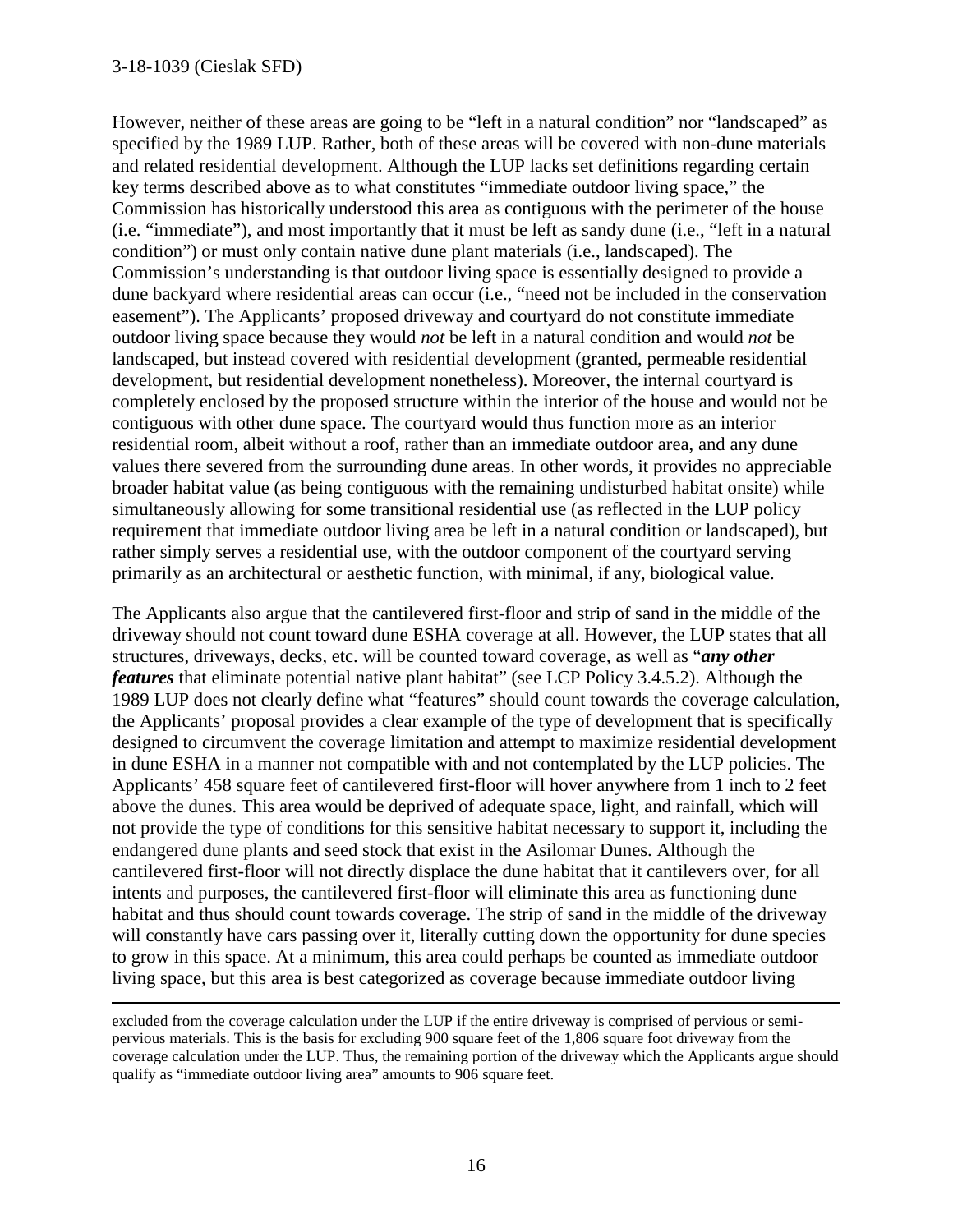space should be understood to provide living/yard space, as explained above, and this strip of sand merely constitutes an architectural/aesthetic component of the driveway.

The Commission has in the past applied the guiding LUP 15/5 percent (or 20/5 percent for lots less than half-an-acre in size) coverage rule cited earlier for cases in Asilomar where new development is proposed on vacant lots. This is an attempt to address the Coastal Act requirements to protect ESHA from non-resource-dependent development, while avoiding an unconstitutional taking of private property without compensation. In this case, the proposed project would cover approximately 23% of the site as calculated by the LUP (and actually 27% of the site overall),which is significantly more than the maximum 15% coverage allowed under the 1989 LUP, not counting the 900 square feet of driveway in the front setback. Thus the project is not consistent with the LUP guidance, and the Commission finds that the amount of ESHA impacts associated with the proposed project cannot be found Coastal Act consistent in a taking context, including based on the Commission's long and consistent history related to same in these dunes.

One option available to the Commission in light of these inconsistencies is to condition the project to make it consistent on these points. However, the proposed project here is substantially inconsistent on these points (and inconsistent with the guiding LUP policies), and would require a complete redesign to make it consistent in relation to dune ESHA. As explained above, the "courtyard" area is located at the center of the house and would need to be relocated to the exterior of the house to count as outdoor living space, which would also require a total redesign of the house itself. Such a redesigned project should be submitted again to provide the Commission an opportunity to review for consistency. Additionally, the City of Pacific Grove should also be given an opportunity to review a new project for consistency with its local municipal code and architectural review standards. Thus, in this case, denial of the project is warranted to allow the applicant an opportunity to redesign the project that is responsive to the concerns raised in this report.

Finally and on a related note, and as discussed below, the City's proposed LCP is before the Commission at the same July meeting in San Luis Obispo for action. Assuming that the LCP is certified prior to resubmittal of a new application by the Applicants to address the aforementioned coastal resource inconsistencies with respect to ESHA, the newly certified Pacific Grove LCP, which may have updated/refined development standards with respect to residential development within Asilomar Dunes, would be the standard of review. Otherwise, the standard of review will again be Chapter 3 of the Coastal Act with the 1989 LUP providing nonbinding guidance.

### **D. VISUAL RESOURCES**

#### **Applicable Policies**

Section 30251 of the Coastal Act states:

*The scenic and visual qualities of coastal areas shall be considered and protected as a resource of public importance. Permitted development shall be sited and designed to protect views to and along the ocean and scenic coastal areas, to minimize the alteration*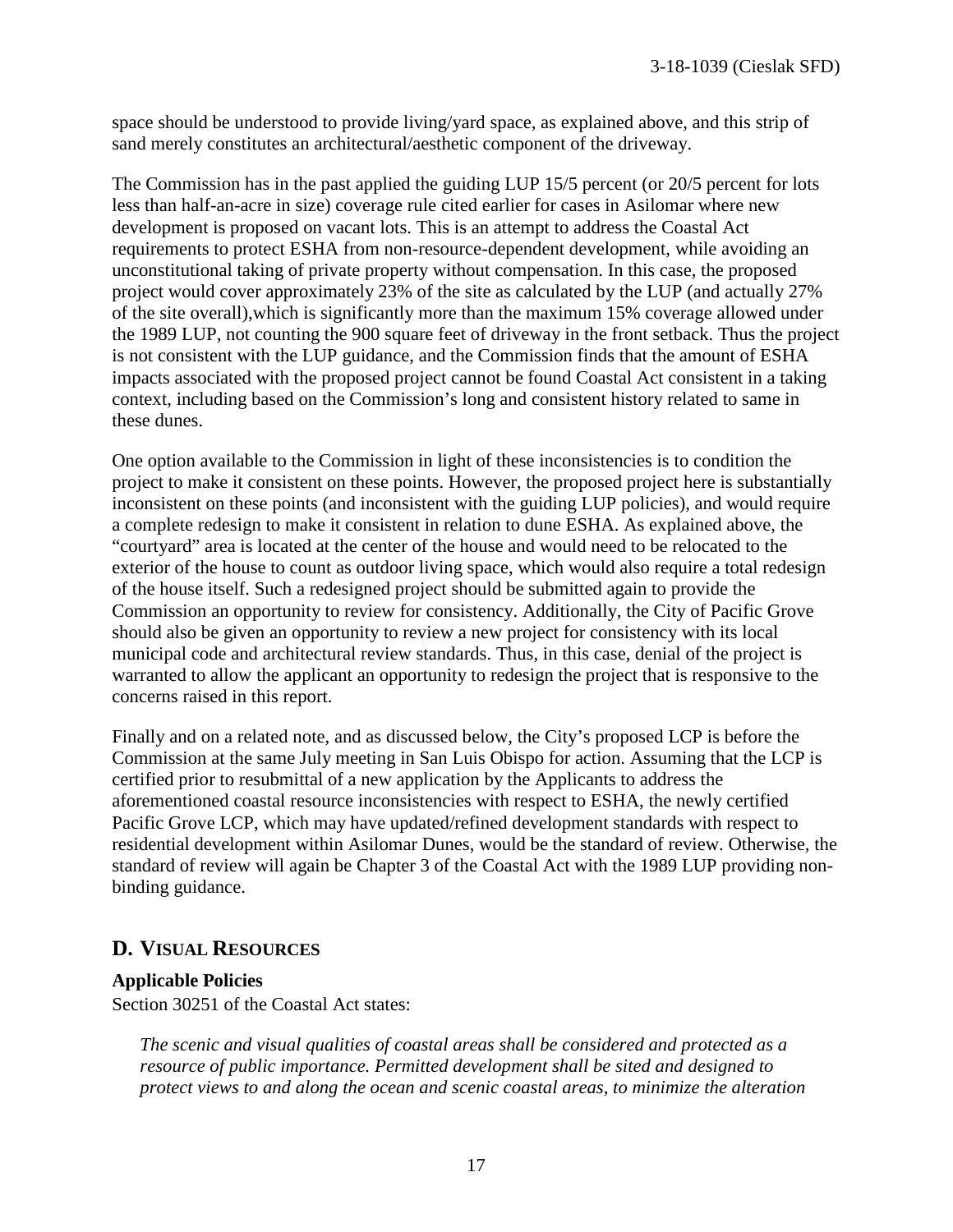*of natural land forms, to be visually compatible with the character of surrounding areas, and, where feasible, to restore and enhance visual quality in visually degraded areas. New development in highly scenic areas such as those designated in the California Coastline Preservation and Recreation Plan prepared by the Department of Parks and Recreation and by local government shall be subordinate to the character of its setting.* 

The City's certified Land Use Plan, which is non-binding guidance in this case, also contains the following relevant policies:

*LUP Policy 2.5.2. …Coastal area scenic and visual qualities are to be protected as resources of public importance. Development is required to be sited to protect views, to minimize natural landform alteration, and to be visually compatible with the character of surrounding areas.* 

*LUP Policy 2.5.5.4. New development on parcels fronting Sunset Drive shall complement the open space character of the area. Design review of all new development shall be required. The following standards shall apply; … Residential structures shall be single story in height and shall maintain a low profile complimenting the dune topography. In no case shall the maximum height exceed 18 ft. above natural grade within the foundation perimeter prior to grading.* 

*LUP Policy 2.5.5.5. Landscape approval shall be required for any project affecting landforms and landscaping. A landscaping plan, which indicates locations and types of proposed plantings, shall be approved by the Architectural Review Board.* 

*LUP Policy 2.5.5.6. …Utilities serving new single-family construction in scenic areas shall be placed underground.* 

*LUP Policy 3.1.1.2. New buildings shall be limited to two stories (25 ft.) in height unless otherwise specified by the Plan…*

*LUP Policy 3.4.4.1. All new development in the Asilomar Dunes area shall be controlled as necessary to ensure protection of coastal scenic values and maximum possible preservation of sand dunes and the habitat of rare and endangered plants.* 

#### **Consistency Analysis**

Both the Coastal Act and the 1989 LUP require that new development be compatible with and subordinate to the character of this important Asilomar Dunes viewshed. This viewshed is to be protected as a "resource of public importance." The 1989 LUP provides guidance in this respect, including by limiting overall height to eighteen feet and one story for residences along Sunset Drive, twenty-five feet elsewhere, and by requiring that development maintain a low-profile that complements the dune topography. The subject lot is located along Sunset Drive and thus is limited to eighteen feet in height and one story by the LUP. In this case the front of the house would be twelve feet tall, with a rooftop deck area atop the living room that measures seventeen feet eleven inches from natural grade to the top of the glass guardrail that surrounds the deck, while the back of the house measures seventeen feet two inches above natural grade. Thus the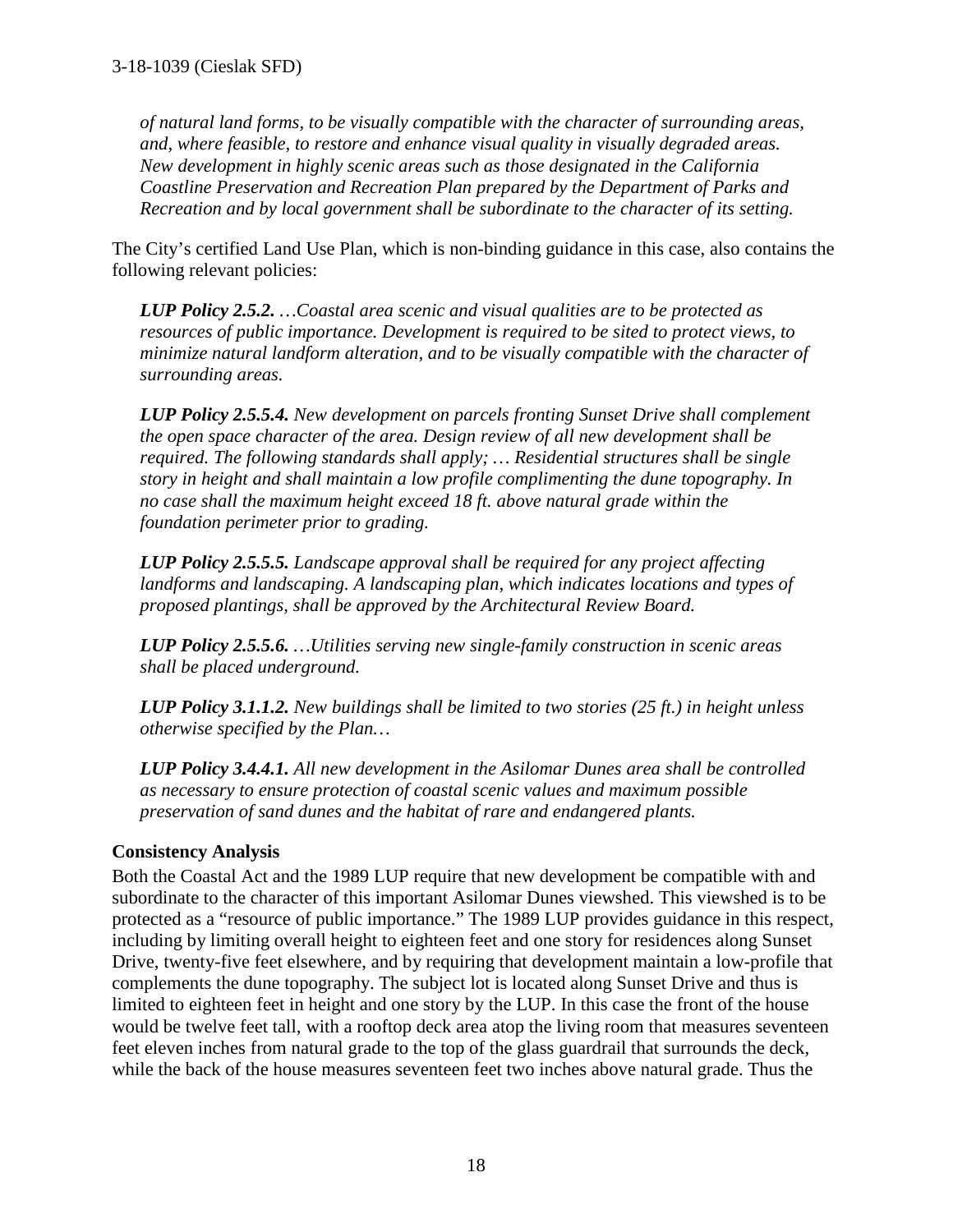project is within the 1989 LUP height requirement of eighteen feet above natural grade for projects along Sunset Drive.

However, the 1989 LUP also states that "[r]esidential structures *shall be single story* in height." Here, the Applicants propose a 430-square-foot master bedroom area that will be located *above* the main living area and accessible only by a staircase. Although the master bedroom area would be within the overall height limit, this portion of the structure is clearly two stories, which is prohibited by the 1989 LUP. Although the LUP is silent with regard to rooftop decks, this area could also be considered a prohibited second story as residential activities would take place above the first floor. Additionally, as explained above, the proposed residence is above the allowed coverage percentage of the site. Thus the mass and scale of the proposed project is larger than what the 1989 LUP contemplates, which further exacerbates impacts on visual resources.

In short, the proposed project is in a visually sensitive area and would impact significant public views, does not appropriately blend into the Asilomar aesthetic as required by the 1989 LUP, and is inconsistent with the visual protection provisions of Section 30251 of the Coastal Act. A substantial redesign of the project is necessary to address these issues and thus, as explained above, denial of the project is warranted to allow the Commission and the City of Pacific Grove the opportunity to review a redesigned project.

## **E. PUBLIC SERVICES**

#### **Applicable Policies**

With regard to adequate public services, Section 30250(a) of the Coastal Act states:

*New residential, commercial, or industrial development, except as otherwise provided in this division, shall be located within, contiguous with, or in close proximity to, existing developed areas able to accommodate it or, where such areas are not able to accommodate it, in other areas with adequate public services and where it will not have significant adverse effects, either individually or cumulatively, on coastal resources.* 

The LUP also has policies specific to the availability and allocation of water to serve new development, including:

*LUP Policy 4.1.4.1. When the allocation for a particular planning area is exhausted, no additional development which would increase water use shall be approved in that planning area. Exceptions will be allowed for coastal priority uses when, by transferring water allocations from other coastal zone planning areas, sufficient water can be found to support such development.* 

#### **Consistency Analysis**

A guiding principle of the Coastal Act and the City's 1989 LUP is to permit new development *only* when adequate public services are available, and specifically only when a project's water demand is consistent with available supply. The City receives water services from the California American Water (Cal-Am) Company. Cal-Am provides the vast majority of its water to its users through groundwater extractions and diversions from the Carmel River, and adverse impacts on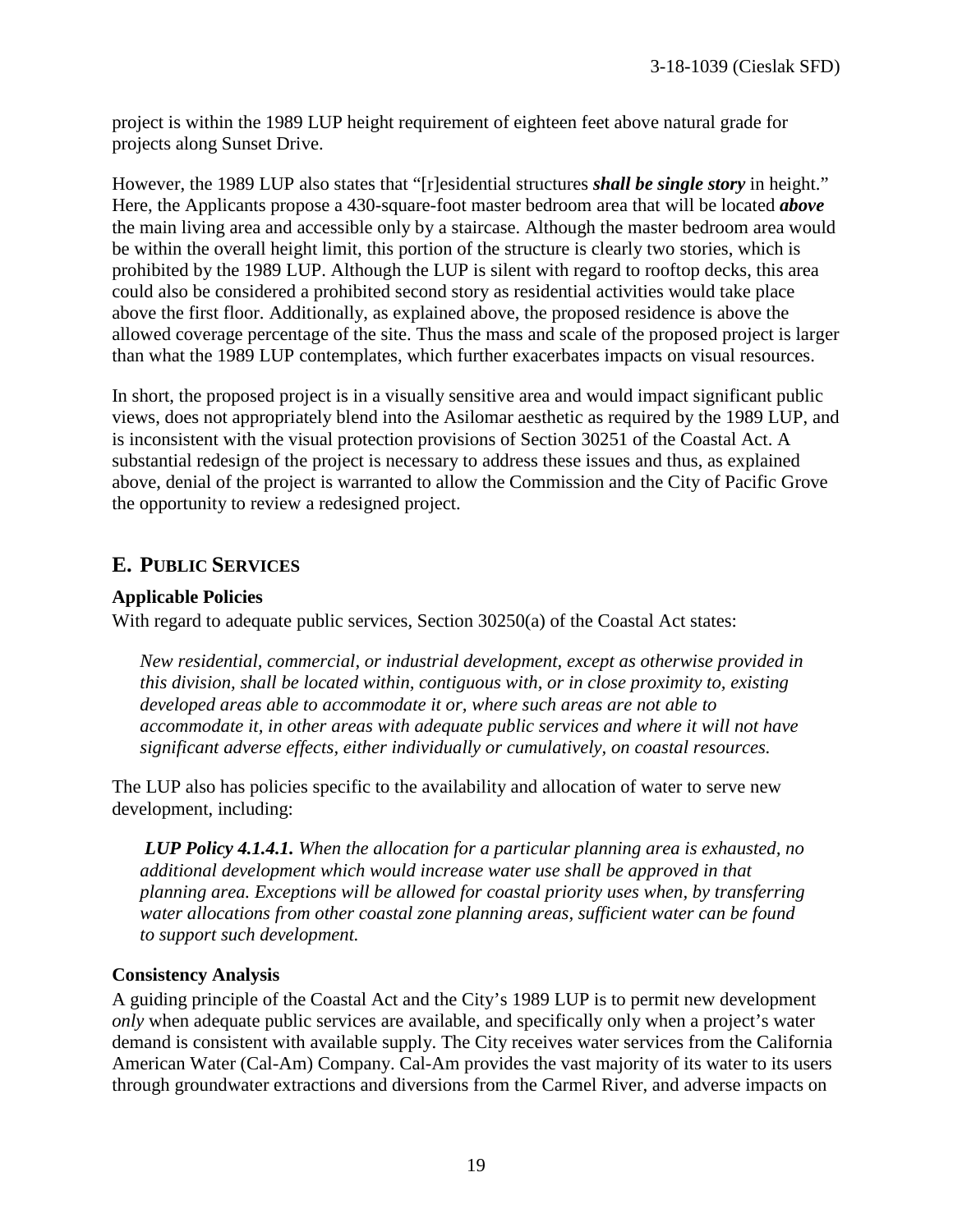the Carmel River from Cal-Am water withdrawals have been well documented.<sup>[8](#page-19-0)</sup> The River, which lies within the approximate 250-square-mile Carmel River watershed, flows 35 miles northwest from the Ventana wilderness in Big Sur to the Pacific Ocean. Surface diversions and withdrawals from the River's alluvial aquifer have had significant impacts on riparian habitat and associated species, particularly in the River's lower reaches.<sup>[9](#page-19-1)</sup> This includes adverse impacts to two federally threatened species, California red legged frog (*Rana draytonii*), listed as federally-threatened in 1996, and steelhead (*Oncorhynchus mykiss*), listed as federallyendangered in 1997. In particular, water diversions and withdrawals reduce the stream flows that support steelhead habitat and the production of juvenile fish, especially during dry seasons.

Due to illegal withdrawals from the Carmel River Basin that have adversely impacted the River's habitat, Cal-Am is limited in its ability to provide new water meter connections by a 2009 Cease and Desist Order (CDO) issued by the State Water Resources Control Board (SWRCB). Because the project site is currently vacant and without a water meter, adequate water is not currently available to serve the project and Cal-Am will be unable to provide a new water connection unless and until the alternative water sources that do not adversely impact the Carmel River Basin are secured and the SWRCB lifts the CDO on new water connections.

LUP Policy 4.1.4.1. states that when water supplies are exhausted, as is the case here, "*no additional development which would increase water use shall be approved*." This policy reflects Coastal Act Section 30250(a), which states that development shall not be located in areas where access to public services will have significant adverse effects to coastal resources. As explained above, substantial evidence demonstrates that even existing withdrawals from the Carmel River have significant adverse effects to the Carmel River and associated coastal resources. Because the proposed project would be a new house on a vacant lot that is not currently served with water, any water service to the proposed project would lead to an increase of water use and thus an increase to the adverse effects of Cal-Am water withdrawals. Thus, and also in light of the other Coastal Act inconsistencies heretofore identified, the 1989 LUP and the Coastal Act compel denial of the proposed project.

Therefore, to carry out the Coastal Act and 1989 LUP standards above, denial of the proposed project is warranted for these Coastal Act public service inconsistencies as well.

# **F. LOCAL COASTAL PROGRAM**

Section 30604(a) of the Coastal Act states:

*Prior to certification of the local coastal program, a coastal development permit shall be issued if the issuing agency, or the commission on appeal, finds that the proposed development is in conformity with Chapter 3 (commencing with Section 30200) and that the permitted development will not prejudice the ability of the local government to* 

<span id="page-19-0"></span> $\overline{a}$ <sup>8</sup> See, for example, the 2005 Watershed Assessment and Action Plan for the Carmel River, Carmel River Watershed Conservancy; and the Carmel River Watershed Assessment and Action Plan 2016 (update to the 2005 Plan).

<span id="page-19-1"></span><sup>9</sup> See, for example, Instream Flow Needs for Steelhead in the Carmel River: Bypass flow recommendations for water supply projects using Carmel River Waters, National Marine Fisheries Service, June 3, 2002.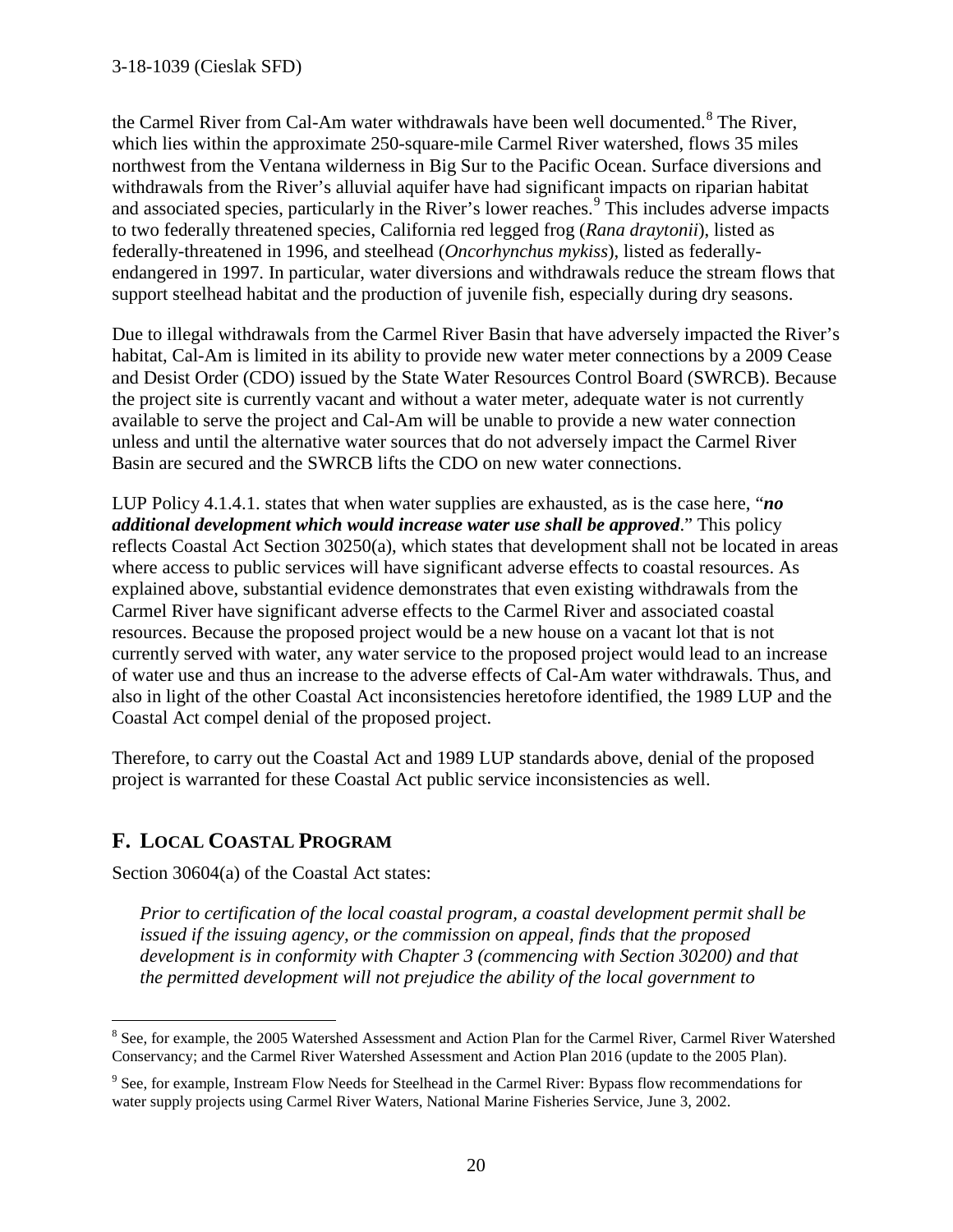*prepare a local coastal program that is in conformity with Chapter 3 (commencing with Section 30200). A denial of a coastal development permit on grounds it would prejudice the ability of the local government to prepare a local coastal program that is in conformity with Chapter 3 (commencing with Section 30200) shall be accompanied by a specific finding which sets forth the basis for that conclusion.* 

As discussed in above, the City of Pacific Grove has submitted an LUP update and brand new IP proposal to the Commission for consideration to fully certify the City's LCP for the first time, and that proposed LCP is before the Commission at the Commission's July meeting in San Luis Obispo. That proposed LCP includes a variety of updated and refined policies and provisions that are relevant to the coastal resource issues raised by this CDP application, particularly with respect to protection of ESHA resources, public views, and the adequacy of public services such as water. More specifically, some of the very issues raised in this CDP action are those that will be discussed and decided by the Commission at the same meeting as the action on this CDP application is scheduled; including the appropriate level of residential coverage within the Asilomar Dunes residential area for Coastal Act consistency generally, ambiguities regarding what constitutes coverage and outdoor living space, appropriate structural heights, exemptions to coverage calculations for residential driveways, height and stories in the dunes, and adequacy of water supplies.

As explained above, all of the Asilomar Dunes policies are an attempt to be as consistent as possible with the Coastal Act's ESHA protection policies, while providing the *minimum* residential development necessary to avoid an unconstitutional taking of private property. In sum the objective is not to maximize residential development in dune ESHA, rather the objective is to allow for a limited amount of development to avoid an unconstitutional taking of private property, and to protect the dune as much as possible in doing so. And the proposed LCP that is currently before the Commission will modify and refine all of these standards, including based on experience gained over 40 years of coastal permitting in these very dunes. Taking an action on this CDP at this juncture, including based on the existing LUP as guidance, may prejudice consideration of the LCP, which warrants CDP denial under Coastal Act Section 30604(a). Thus, denial of the CDP for the proposed development is warranted for these reasons as well. $^{10}$  $^{10}$  $^{10}$ 

 $\overline{a}$ 

<span id="page-20-0"></span> $10$  And the only reason that this CDP has been scheduled for Commission consideration at the July hearing is because the Applicants have asserted that the project is required to be deemed approved by the provisions of the Permit Streamlining Act (PSA). Specifically, the application was filed as complete on November 21, 2018, and the deadline for Commission action under the PSA based on that filing date was May 20, 2019 (i.e., 180 days from filing). Pursuant to PSA requirements, the Applicants gave the Commission and interested parties notice on June 5, 2019 that it was pursuing the 'deemed approved' protocol afforded the Applicants under the PSA. Based on those PSA provisions, the Commission has 60 days from the day it received the notice to take an action on the application or it will be deemed approved under the PSA (i.e., by August 5, 2019).

Commission staff notes that the reason that this application had not been brought to the Commission by the 180-day action deadline is because the project raises a series of issues related to development in the Asilomar Dunes area specifically, and the adequacy of services (in this case water supply) more generally, when those issues are also important within the City of Pacific Grove's proposed LCP pending in front of the Commission. Commission staff believed it imprudent to bring this application forward when that LCP was about to be heard by the Commission (and indeed it is scheduled for action at the same Coastal Commission July meeting in San Luis Obispo as is this application), including to avoid any prejudice of that LCP planning action based on the facts of any particular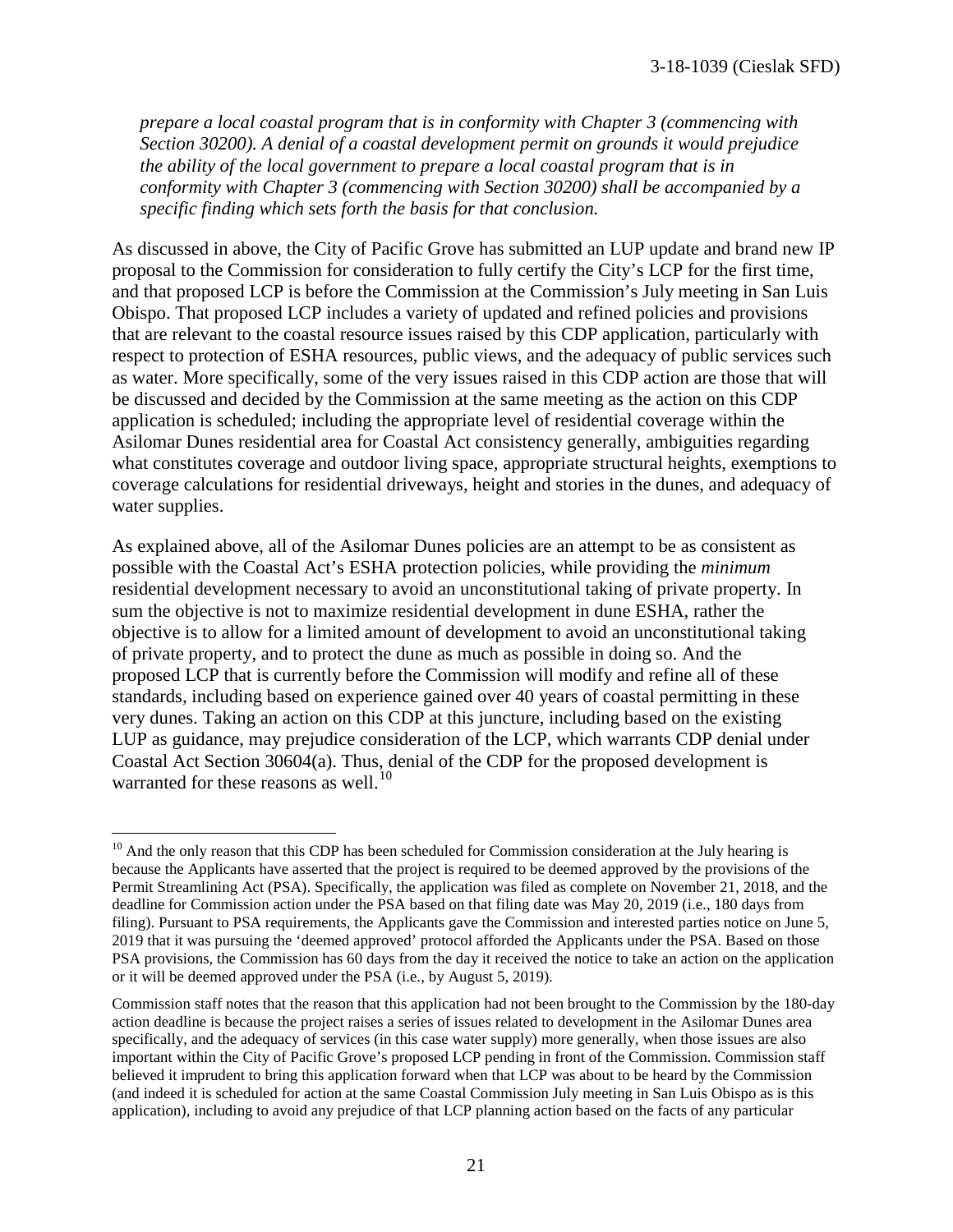### **G. TAKINGS**

In addition to evaluating the proposed development for consistency with the Coastal Act, considering that staff is recommending denial of the proposed project, the Commission must also evaluate the effect of a denial action with respect to takings jurisprudence. In enacting the Coastal Act, the Legislature anticipated that the application of development restrictions could deprive a property owner of the beneficial use of his or her land, thereby potentially resulting in an unconstitutional taking of private property without payment of just compensation. To avoid an unconstitutional taking, the Coastal Act provides a provision that allows a narrow exception to strict compliance with the Act's regulations based on constitutional takings considerations. Coastal Act Section 30010 provides:

*The Legislature hereby finds and declares that this division is not intended, and shall not be construed as authorizing the commission, port governing body, or local government acting pursuant to this division to exercise their power to grant or deny a permit in a manner which will take or damage private property for public use, without the payment of just compensation therefore. This section is not intended to increase or decrease the rights of any owner of property under the Constitution of the State of California or the United States.* 

Although the judiciary would be the final arbiter on constitutional takings issues, the Coastal Act, as well as the State and Federal Constitutions, enable the Commission to assess whether its action might constitute a taking so that the Commission may take steps to avoid doing so. If the Commission concludes that its action does not constitute a taking, then it may deny the project with the confidence that its actions are consistent with Section 30010 and constitutional takings jurisprudence. If the Commission determines that its action could constitute a taking, then the Commission could conversely find that application of Section 30010 would require it to approve some amount of development in order to avoid an uncompensated taking of private property. In this latter situation, the Commission could propose modifications to the development to minimize its Coastal Act inconsistencies while still allowing some reasonable amount of development.

In the remainder of this section, the Commission evaluates whether, for purposes of compliance with Section 30010, denial of the Applicants' proposed residential project in the Asilomar Dunes could constitute a taking. As discussed further below, the Commission finds that under these circumstances, denial of the proposed project likely would not, because the takings claim is not yet ripe.

#### *General Principles of Takings Law*

 $\overline{a}$ 

individual case and/or the entreaties of any particular individual applicant, as is required by the Coastal Act. The Applicants refused to allow for the 90-day PSA extension to allow for the LCP to be approved with updated, more consistent residential standards applicable to the Asilomar Dunes residential area prior to consideration of this CDP application. Thereafter, the Applicants notified the Commission that the project would be required to be 'deemed approved' per the PSA, subject to the 60-day extension for the Commission to take action, and staff set the matter for hearing accordingly (i.e., the application before the Commission today).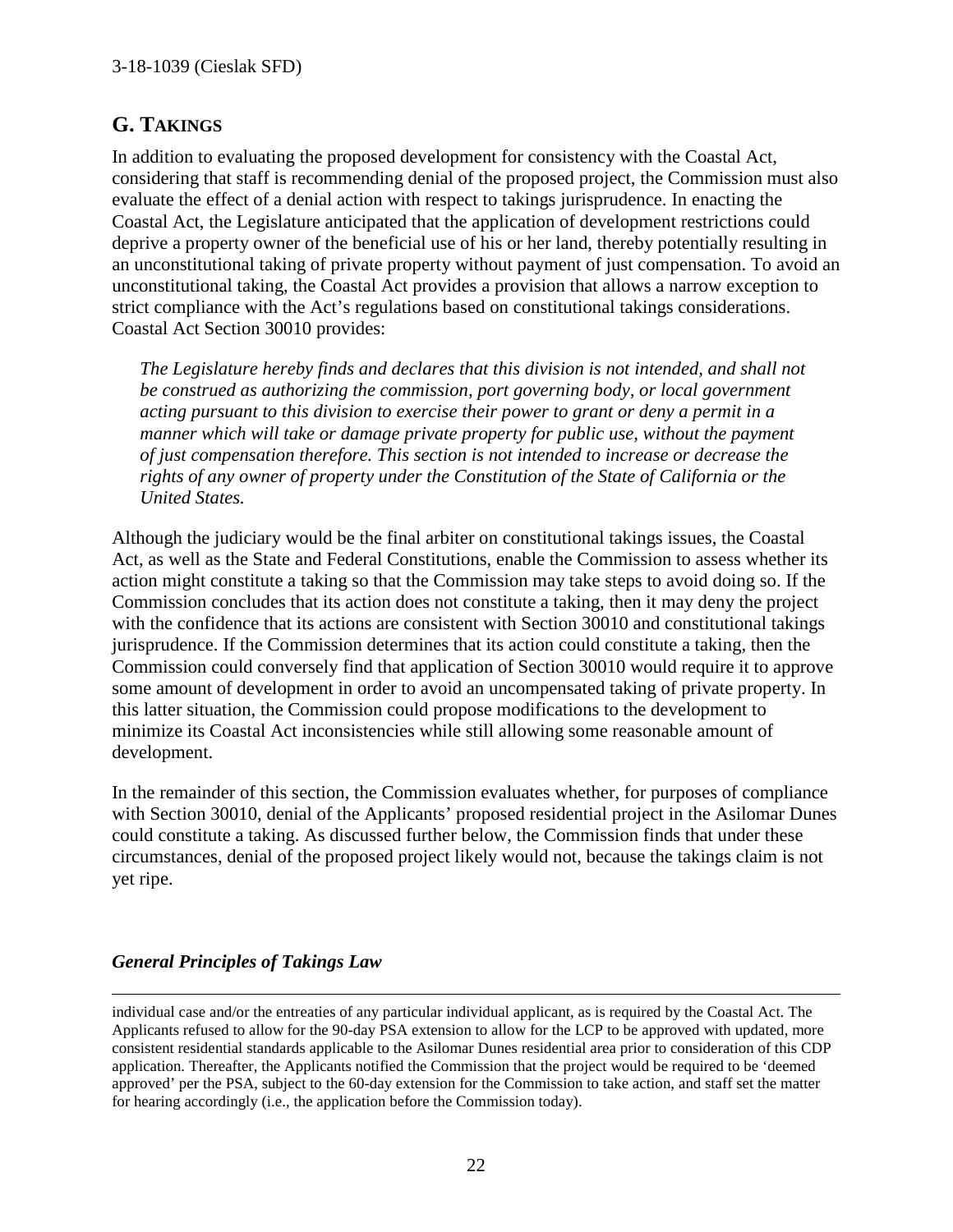The Takings Clause of the Fifth Amendment of the United States Constitution provides that private property shall not "be taken for public use, without just compensation*.*"[11](#page-22-0) Similarly, Article 1, Section 19 of the California Constitution provides that "[p]rivate property may be taken or damaged for public use only when just compensation…has first been paid to, or into court for, the owner*.*" Despite the slightly different wordings, the two "takings clauses" are construed congruently in California, and California courts have analyzed takings claims under decisions of both state and federal courts (*San Remo Hotel v City and County of San Francisco* (2002) 27 Cal. 4th 643, 664.). The "damaging private property" clause in the California Constitution is not relevant to the current analysis. Because Section 30010 is a statutory bar against an unconstitutional action, compliance with state and federal constitutional requirements concerning takings necessarily ensures compliance with Section 30010.

The Unites States Supreme Court has held that the takings clause of the Fifth Amendment proscribes more than just the direct appropriation of private property (*Pennsylvania Coal Co. v. Mahon* (1922) 260 U.S. 393, 415 ("*Pennsylvania Coal*") [stating "The general rule at least is that while property may be regulated to a certain extent, if regulation goes too far it will be recognized as a taking"]). Since *Pennsylvania Coal*, most of the takings cases in land use law have fallen into two categories (see *Yee v. City of Escondido* (1992) 503 U.S. 519, 522-523). The first category consists of those cases in which government authorizes a physical occupation of property (*Loretto v. Teleprompter Manhattan CATV Corp.* (1982) 458 U.S. 419, 426). The second category consists of those cases whereby government "merely" regulates the use of property and considerations such as the purpose of the regulation or the extent to which it deprives the owner of economic use of the property suggest that the regulation has unfairly singled out the property owner to bear a burden that should be borne by the public as a whole (*Yee,* 503 U.S. at 522-523). Moreover, a taking is less likely to be found when the interference with property is an application of a regulatory program rather than a physical appropriation (*Keystone Bituminous Coal Ass'n. v. DeBenedictis* (1987) 480 U.S.470, 488-489, fn. 18). Here, because the current development proposal does not involve physical occupation of the applicant's property by the Commission, the Commission's actions are evaluated under the standards for a regulatory taking.

The U.S. Supreme Court has identified two circumstances in which a regulatory taking may occur. The first is the "categorical" formulation identified in *Lucas v. South Carolina Coastal Council* (1992) 505 U.S. 1003, 1015*.* In *Lucas,* the Court found that regulation that denied all economically viable use of property was a taking without a "case specific" inquiry into the public interest involved. (*Id*. at 1015). The *Lucas* court suggested, however, that this category of cases is narrow, applicable only "in the extraordinary circumstance when *no* productive or economically beneficial use of land is permitted" or the "relatively rare situations where the government has deprived a landowner of all economically beneficial uses" (*Id.* at 1017-1018

 $\overline{a}$ 

<span id="page-22-0"></span><sup>&</sup>lt;sup>11</sup> The Fifth Amendment was made applicable to the States by the Fourteenth Amendment (see *Chicago, B. & O. R*) *Co. v. Chicago* (1897) 166 U.S. 226, 239).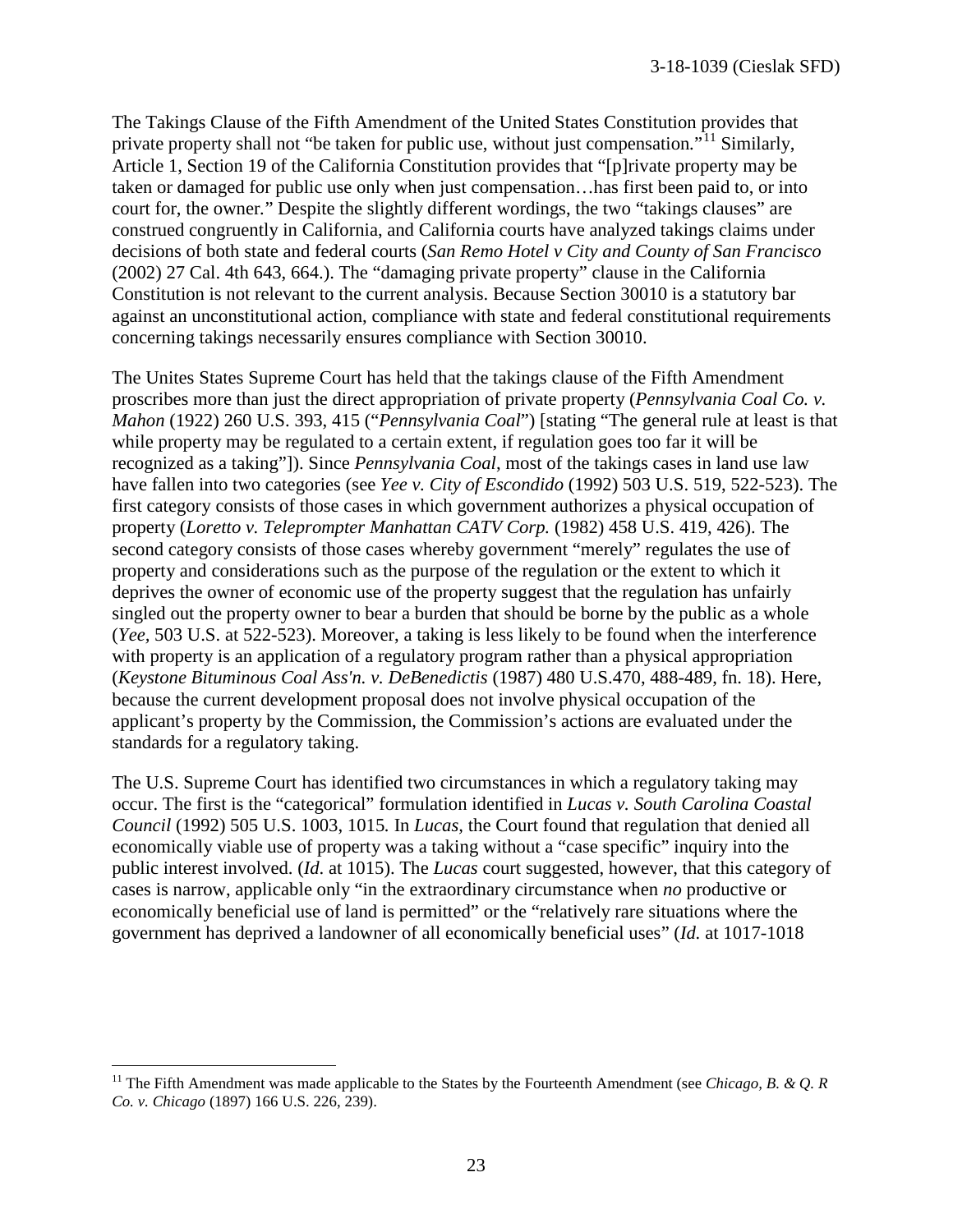#### 3-18-1039 (Cieslak SFD)

(*emphasis* in original); *Riverside Bayview Homes,* (1985) 474 U.S. 121, 126 (regulatory takings occur only under "extreme circumstances."[12](#page-23-0)).

The second circumstance in which a regulatory taking might occur is under the multi-part, *ad hoc* test identified in *Penn Central Transportation Co.* (*Penn Central*) v*. New York* (1978) 438 U.S. 104, 124. This test generally requires at a minimum an examination into the character of the government action, its economic impact, and its interference with reasonable, investment-backed expectations (*Id*. at 124; *Ruckelshaus v. Monsanto Co.* (1984) 467 U.S. 986, 1005). In *Palazzolo v. Rhode Island* (2001) 533 U.S. 606, 617, the Court again acknowledged that the *Lucas*  categorical test and the three-part *Penn Central* test were the two basic situations in which a regulatory taking might be found to occur. (*See Id.* at 632 (rejecting *Lucas* categorical test where property retained value following regulation but remanding for further consideration under *Penn Central*).)

However, before a landowner may seek to establish a taking under either the *Lucas* or *Penn Central* formulations, it must demonstrate that the taking claim is "ripe" for review. This means that the takings claimant must show that government has made a "final and authoritative" decision about the use of the property (*MacDonald, Sommer & Frates v. County of Yolo* (1986) 477 U.S. 340, 348). Likewise, a "final and authoritative determination" does not occur unless the applicant has first submitted a development plan which was rejected and also sought a variance from regulatory requirements which was denied (see *Kinzli v. City of Santa Cruz* (9th Cir. 1987) 818 F.2d 1449, 1453-54). An applicant is excepted from the "final and authoritative determination" requirement if such an application would be an "idle and futile act" (*Id.* at 1454). Relying on U.S. Supreme Court precedence, the Ninth Circuit has acknowledged that at least one "meaningful application" must be made before the futility exception may apply, and "[a] 'meaningful application' does not include a request for exceedingly grandiose development'" (Id. at 1455). Furthermore, the Ninth Circuit has suggested that rejection of a sufficient number of reapplications may be necessary to trigger the futility exception (*Id.* at 1454-55).

#### *Takings Claim Here Would be Premature*

Here, although the current project proposal must be denied for its above-referenced Coastal Act inconsistencies, any takings claim made with respect to denial of this project proposal would be premature. Through this report, the Commission has provided guidance for the Applicants to consider if they seek to resubmit another project proposal that is fully consistent with applicable Coastal Act standards (or anticipated LCP standards, if the City's submitted LCP is certified prior to a CDP decision on the Applicants' resubmittal of an application for revised development). Until the Applicants submit a reduced, scaled-down development proposal with adequate public services that addresses the Coastal Act inconsistencies identified in this report, any claim of takings would be premature because the Commission has not yet had an opportunity to evaluate a project proposal that has been redesigned to be responsive to the concerns raised in this report and to be consistent with existing Coastal Act (or potentially future LCP) requirements. In other words, the Commission's denial here is not to suggest that no residential

<span id="page-23-0"></span> $\overline{a}$ <sup>12</sup> Even where the challenged regulatory act falls into this category, government may avoid a taking if the restriction inheres in the title of the property itself; that is, background principles of state property and nuisance law would have allowed government to achieve the results sought by the regulation (*Lucas, supra,* 505 U.S. at pp. 1029).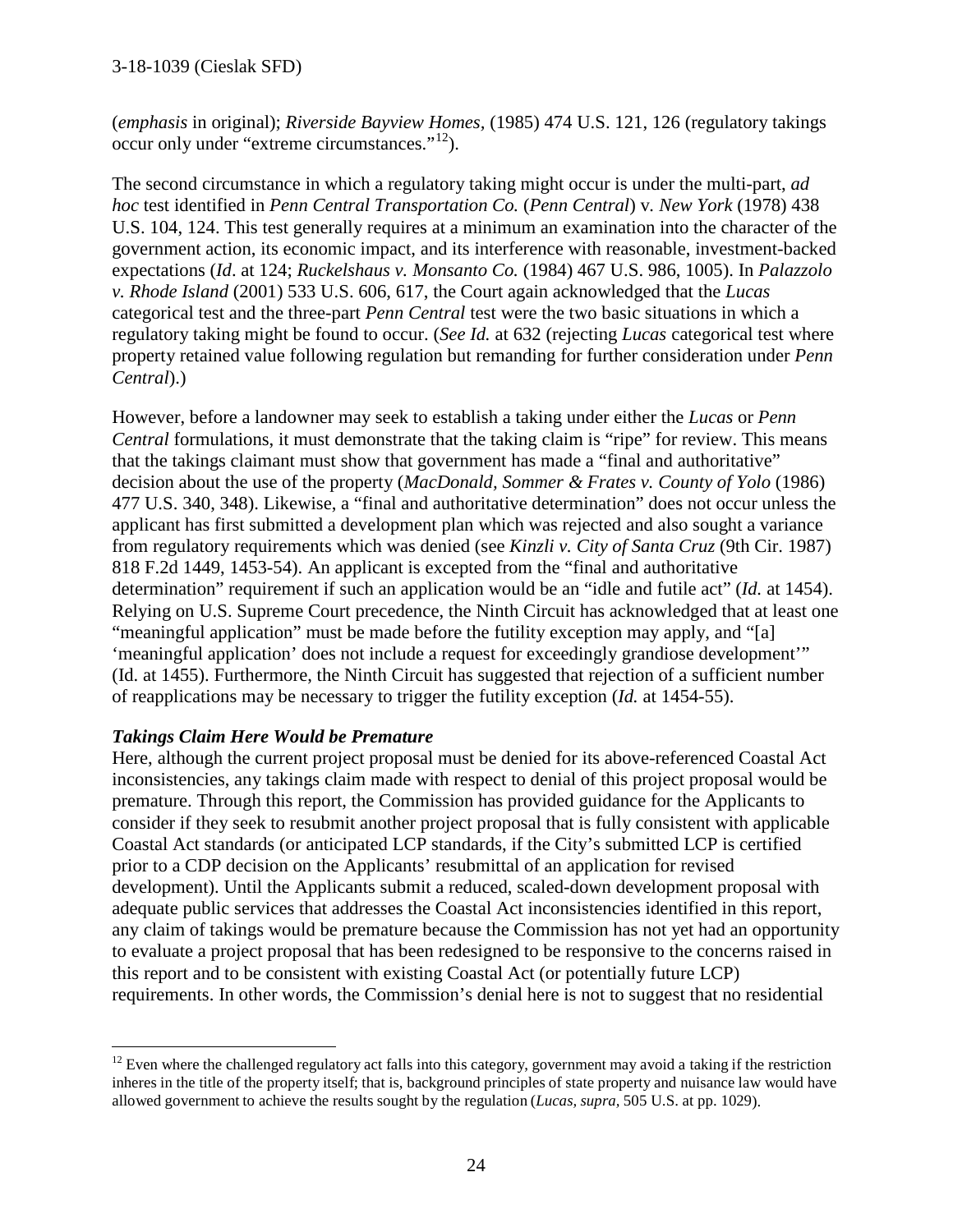proposal is allowed or could be approved on the project site, but rather that this particular project proposal is not allowable on the project site at this time under the Coastal Act.

In sum, the Commission's decision to deny the proposed development, on the grounds that it is inconsistent with the Coastal Act's ESHA, visual resource, and public services policies, would not result in an unconstitutional taking at this time. The Applicants may return to the City to apply for a similar but scaled-down project with adequate public services on the current parcel under consideration, which could adhere to Coastal Act requirements (or anticipated LCP requirements), thereby affording an economic use of the property. Any takings claim is therefore premature at this time.

# **H. CALIFORNIA ENVIRONMENTAL QUALITY ACT (CEQA)**

Public Resources Code (CEQA) Section 21080(b)(5) and Sections 15270(a) and 15042 (CEQA Guidelines) of Title 14 of the California Code of Regulations (CCR) state in applicable part:

*CEQA Guidelines Section 15042. Authority to Disapprove Projects. [Relevant Portion.] A public agency may disapprove a project if necessary in order to avoid one or more significant effects on the environment that would occur if the project were approved as proposed.* 

*Public Resources Code (CEQA) Section 21080(b)(5). Division Application and Nonapplication. …(b) This division does not apply to any of the following activities: …(5) Projects which a public agency rejects or disapproves.* 

*CEQA Guidelines Section 15270(a). Projects Which are Disapproved. (a) CEQA does not apply to projects which a public agency rejects or disapproves.* 

CCR Section 13096(a) requires that a specific finding be made in conjunction with CDP applications about the consistency of the application with any applicable requirements of CEQA. This report has discussed the relevant coastal resource issues with the proposed project. All above findings are incorporated herein in their entirety by reference. As detailed in the findings above, the proposed project would have significant adverse effects on the environment as that term is understood in a CEQA context.

Pursuant to CEQA Guidelines (14 CCR) Section 15042 "a public agency may disapprove a project if necessary in order to avoid one or more significant effects on the environment that would occur if the project were approved as proposed." Section 21080(b)(5) of CEQA, as implemented by Section 15270 of the CEQA Guidelines, provides that CEQA does not apply to projects which a public agency rejects or disapproves. The Commission finds that denial, for the reasons stated in this report, is necessary to avoid the significant effects on coastal resources that would occur if the project was approved as proposed. Accordingly, the Commission's denial of the project represents an action to which CEQA, and all requirements contained therein that might otherwise apply to regulatory actions by the Commission, do not apply.